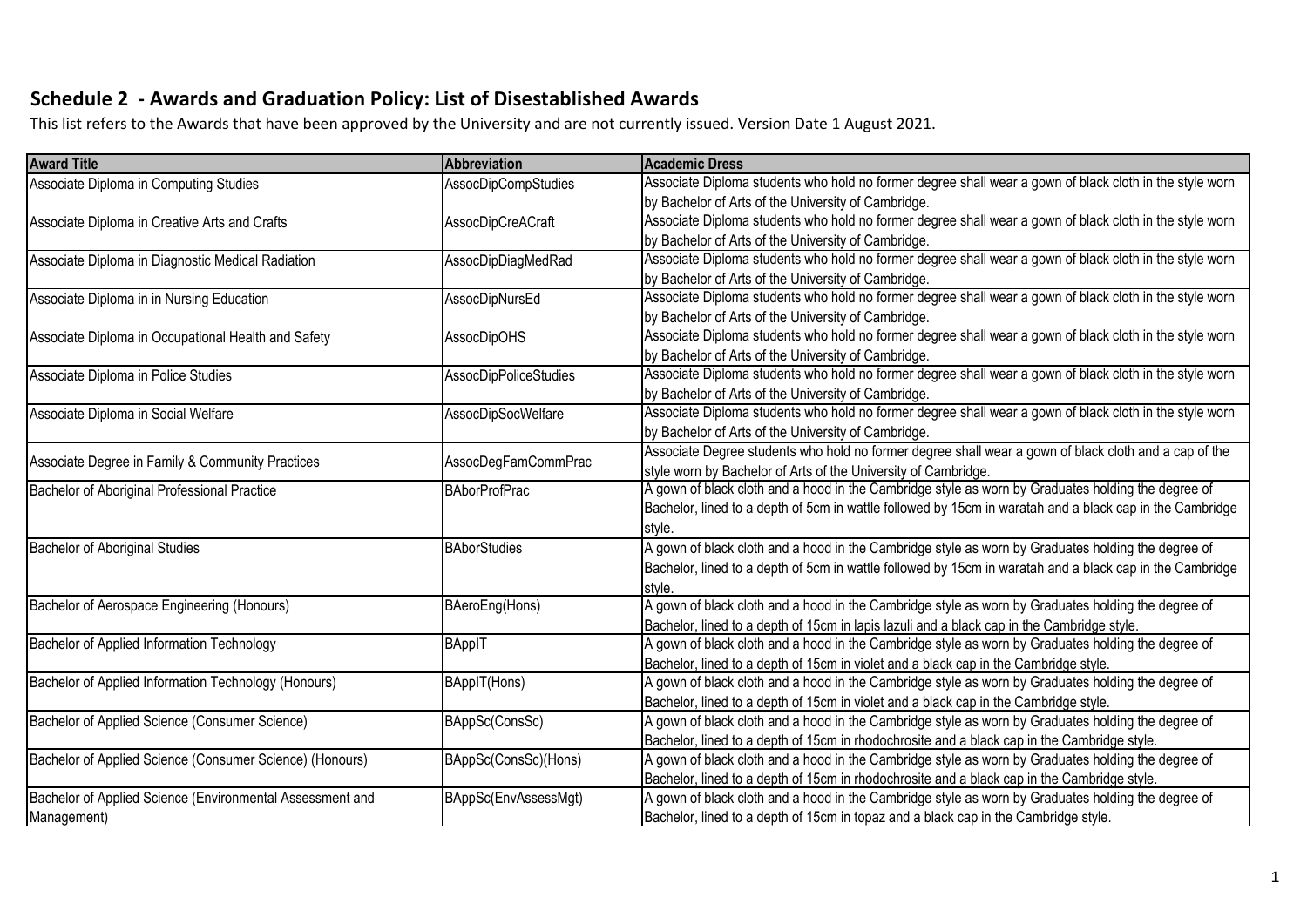| <b>Award Title</b>                                                   | Abbreviation               | <b>Academic Dress</b>                                                                              |
|----------------------------------------------------------------------|----------------------------|----------------------------------------------------------------------------------------------------|
| Bachelor of Applied Science (Environmental Assessment and            | BAppSc(EnvAssessMgt)(Hons) | A gown of black cloth and a hood in the Cambridge style as worn by Graduates holding the degree of |
| Management) (Honours)                                                |                            | Bachelor, lined to a depth of 15cm in topaz and a black cap in the Cambridge style.                |
| Bachelor of Applied Science (Medical Radiation Technology)           | BAppSc(MedRadTech)         | A gown of black cloth and a hood in the Cambridge style as worn by Graduates holding the degree of |
|                                                                      |                            | Bachelor, lined to a depth of 15cm in rhodochrosite and a black cap in the Cambridge style.        |
| Bachelor of Applied Science (Medical Radiation Technology) (Honours) | BAppSc(MedRadTech)(Hons)   | A gown of black cloth and a hood in the Cambridge style as worn by Graduates holding the degree of |
|                                                                      |                            | Bachelor, lined to a depth of 15cm in rhodochrosite and a black cap in the Cambridge style.        |
| <b>Bachelor of Architecture</b>                                      | <b>BArch</b>               | A gown of black cloth and a hood in the Cambridge style as worn by Graduates holding the degree of |
|                                                                      |                            | Bachelor, lined to a depth of 15cm in garnet and a black cap in the Cambridge style.               |
| Bachelor of Arts (Communication Studies)                             | BA(CommStudies)            | A gown of black cloth and a hood in the Cambridge style as worn by Graduates holding the degree of |
|                                                                      |                            | Bachelor, lined to a depth of 15cm in wattle and a black cap in the Cambridge style.               |
| Bachelor of Arts (Communication Studies) (Honours)                   | BA(CommStudies)(Hons)      | A gown of black cloth and a hood in the Cambridge style as worn by Graduates holding the degree of |
|                                                                      |                            | Bachelor, lined to a depth of 15cm in wattle and a black cap in the Cambridge style.               |
| Bachelor of Arts (Graphic Design)                                    | BA(GraphDes)               | A gown of black cloth and a hood in the Cambridge style as worn by Graduates holding the degree of |
|                                                                      |                            | Bachelor, lined to a depth of 15cm in wattle and a black cap in the Cambridge style.               |
| Bachelor of Arts (Industrial Design)                                 | BA(IndDes)                 | A gown of black cloth and a hood in the Cambridge style as worn by Graduates holding the degree of |
|                                                                      |                            | Bachelor, lined to a depth of 15cm in lapis lazuli and a black cap in the Cambridge style.         |
| Bachelor of Arts (Psychology)                                        | BA(Psyc)                   | A gown of black cloth and a hood in the Cambridge style as worn by Graduates holding the degree of |
|                                                                      |                            | Bachelor, lined to a depth of 15cm in pearl and a black cap in the Cambridge style.                |
| Bachelor of Arts (Psychology) (Honours)                              | BA(Psyc)(Hons)             | A gown of black cloth and a hood in the Cambridge style as worn by Graduates holding the degree of |
|                                                                      |                            | Bachelor, lined to a depth of 15cm in pearl and a black cap in the Cambridge style.                |
| Bachelor of Arts (Visual Arts)                                       | BA(VisArts)                | A gown of black cloth and a hood in the Cambridge style as worn by Graduates holding the degree of |
|                                                                      |                            | Bachelor, lined to a depth of 15cm in wattle and a black cap in the Cambridge style.               |
| Bachelor of Arts (Visual Arts) (Honours)                             | BA(VisArts)(Hons)          | A gown of black cloth and a hood in the Cambridge style as worn by Graduates holding the degree of |
|                                                                      |                            | Bachelor, lined to a depth of 15cm in wattle and a black cap in the Cambridge style.               |
| Bachelor of Building                                                 | <b>BBldg</b>               | A gown of black cloth and a hood in the Cambridge style as worn by Graduates holding the degree of |
|                                                                      |                            | Bachelor, lined to a depth of 15cm in garnet and a black cap in the Cambridge style.               |
| Bachelor of Computer Science (Honours)                               | BCompSci(Hons)f            | A gown of black cloth and a hood in the Cambridge style as worn by Graduates holding the degree of |
|                                                                      |                            | Bachelor, lined to a depth of 15cm in violet and a black cap in the Cambridge style.               |
| Bachelor of Construction Management (Building)                       | BConMgt(Build)             | A gown of black cloth and a hood in the Cambridge style as worn by Graduates holding the degree of |
|                                                                      |                            | Bachelor, lined to a depth of 15cm in garnet and a black cap in the Cambridge style.               |
| <b>Bachelor of Design</b>                                            | <b>BDes</b>                | A gown of black cloth and a hood in the Cambridge style as worn by Graduates holding the degree of |
|                                                                      |                            | Bachelor, lined to a depth of 15cm in wattle and a black cap in the Cambridge style.               |
| Bachelor of Design (Graphic Design)                                  | BDes(GraphicDes)           | A gown of black cloth and a hood in the Cambridge style as worn by Graduates holding the degree of |
|                                                                      |                            | Bachelor, lined to a depth of 15cm in wattle and a black cap in the Cambridge style.               |
| Bachelor of Economics                                                | <b>BEc</b>                 | A gown of black cloth and a hood in the Cambridge style as worn by Graduates holding the degree of |
|                                                                      |                            | Bachelor, lined to a depth of 15cm in turquoise and a black cap in the Cambridge style.            |
| Bachelor of Economics (Honours)                                      | BEc(Hons)                  | A gown of black cloth and a hood in the Cambridge style as worn by Graduates holding the degree of |
|                                                                      |                            | Bachelor, lined to a depth of 15cm in turquoise and a black cap in the Cambridge style.            |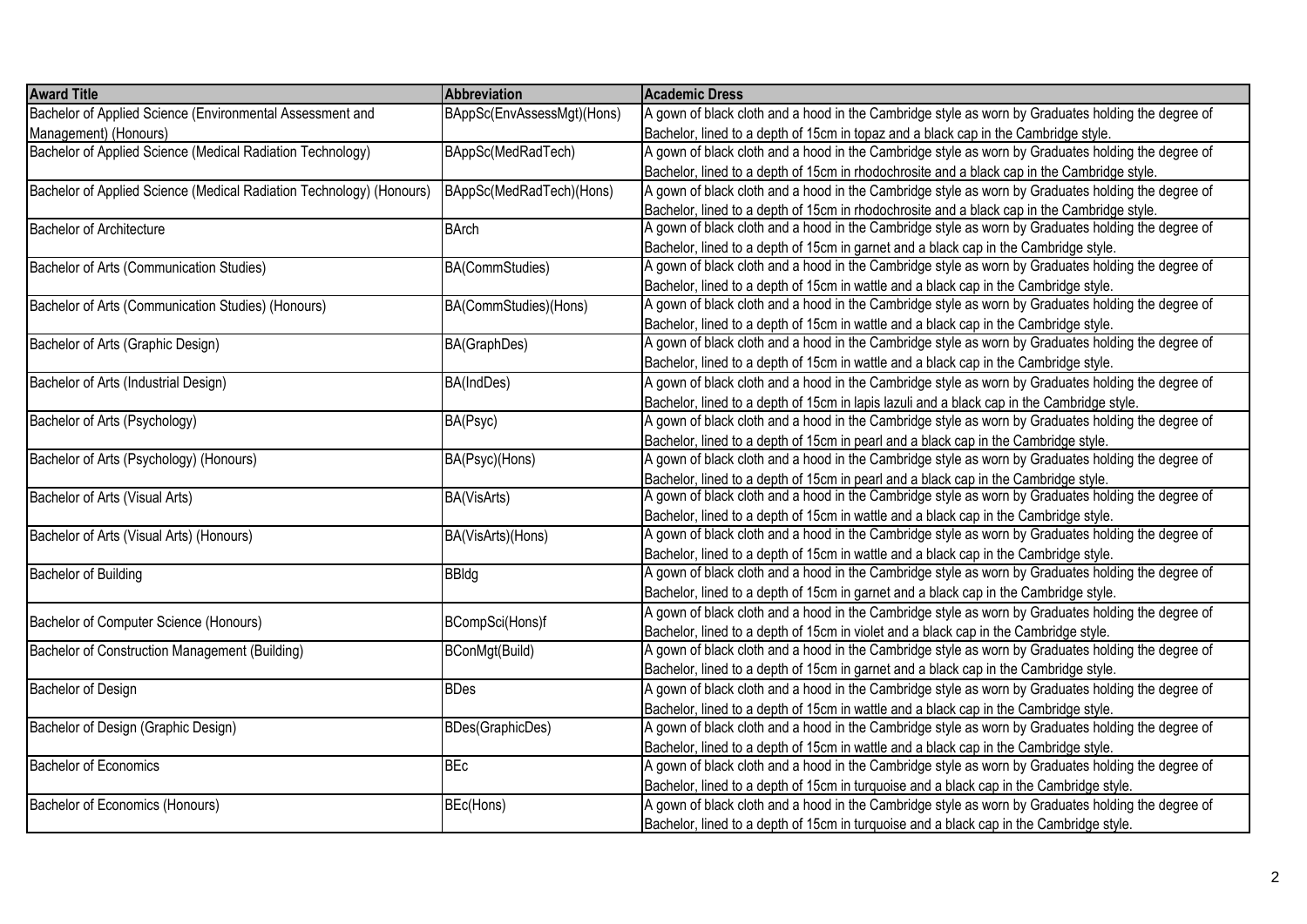| <b>Award Title</b>                                            | Abbreviation           | <b>Academic Dress</b>                                                                              |
|---------------------------------------------------------------|------------------------|----------------------------------------------------------------------------------------------------|
| Bachelor of Education                                         | <b>BEd</b>             | A gown of black cloth and a hood in the Cambridge style as worn by Graduates holding the degree of |
|                                                               |                        | Bachelor, lined to a depth of 15cm in shamrock and a black cap in the Cambridge style.             |
|                                                               |                        | A gown of black cloth and a hood in the Cambridge style as worn by Graduates holding the degree of |
| Bachelor of Engineering (Honours) (Computer Systems)          | BEng(Hons)(CompSys)    | Bachelor, lined to a depth of 15cm in lapis lazuli and a black cap in the Cambridge style.         |
|                                                               |                        | A gown of black cloth and a hood in the Cambridge style as worn by Graduates holding the degree of |
| Bachelor of Engineering (Honours) (Electrical and Electronic) | BEng(Hons)(Elec&Elect) | Bachelor, lined to a depth of 15cm in lapis lazuli and a black cap in the Cambridge style.         |
| <b>Bachelor of Environmental Science (Honours)</b>            | BEnvSc(Hons)           | A gown of black cloth and a hood in the Cambridge style as worn by Graduates holding the degree of |
|                                                               |                        | Bachelor, lined to a depth of 15cm in topaz and a black cap in the Cambridge style.                |
| <b>Bachelor of Finance</b>                                    | <b>BFin</b>            | A gown of black cloth and a hood in the Cambridge style as worn by Graduates holding the degree of |
|                                                               |                        | Bachelor, lined to a depth of 15cm in turquoise and a black cap in the Cambridge style.            |
| Bachelor of Health Science (Nutrition and Dietetics)          | BHIthSc(N&D)           | A gown of black cloth and a hood in the Cambridge style as worn by Graduates holding the degree of |
|                                                               |                        | Bachelor, lined to a depth of 15cm in rhodochrosite and a black cap in the Cambridge style.        |
| Bachelor of Health Science (Nursing)                          | <b>BHIthSc(Nurs)</b>   | A gown of black cloth and a hood in the Cambridge style as worn by Graduates holding the degree of |
|                                                               |                        | Bachelor, lined to a depth of 15cm in international orange and a black cap in the Cambridge style. |
| Bachelor of Health Science (Occupational Therapy)             | BHIthSc(OccThy)        | A gown of black cloth and a hood in the Cambridge style as worn by Graduates holding the degree of |
|                                                               |                        | Bachelor, lined to a depth of 15cm in rhodochrosite and a black cap in the Cambridge style.        |
| Bachelor of Health Science (Occupational Therapy) (Honours)   | BHIthSc(OccThy)(Hons)  | A gown of black cloth and a hood in the Cambridge style as worn by Graduates holding the degree of |
|                                                               |                        | Bachelor, lined to a depth of 15cm in rhodochrosite and a black cap in the Cambridge style.        |
| Bachelor of Herbal Therapies                                  | <b>BHerbTher</b>       | A gown of black cloth and a hood in the Cambridge style as worn by Graduates holding the degree of |
|                                                               |                        | Bachelor, lined to a depth of 15cm in rhodochrosite and a black cap in the Cambridge style.        |
| <b>Bachelor of Human Nutrition</b>                            | <b>BHumNutr</b>        | A gown of black cloth and a hood in the Cambridge style as worn by Graduates holding the degree of |
|                                                               |                        | Bachelor, lined to a depth of 15cm in rhodochrosite and a black cap in the Cambridge style.        |
| Bachelor of Human Nutrition (Honours)                         | BHumNutr(Hons)         | A gown of black cloth and a hood in the Cambridge style as worn by Graduates holding the degree of |
|                                                               |                        | Bachelor, lined to a depth of 15cm in rhodochrosite and a black cap in the Cambridge style.        |
|                                                               |                        | A gown of black cloth and a hood in the Cambridge style as worn by Graduates holding the degree of |
| <b>BIndDes</b><br>Bachelor of Industrial Design               |                        | Bachelor, lined to a depth of 15cm in wattle and a black cap in the Cambridge style.               |
| Bachelor of Information Science                               | <b>BInfoSc</b>         | A gown of black cloth and a hood in the Cambridge style as worn by Graduates holding the degree of |
|                                                               |                        | Bachelor, lined to a depth of 15cm in violet and a black cap in the Cambridge style.               |
| Bachelor of Information Science (Honours)                     | BInfoSc(Hons)          | A gown of black cloth and a hood in the Cambridge style as worn by Graduates holding the degree of |
|                                                               |                        | Bachelor, lined to a depth of 15cm in violet and a black cap in the Cambridge style.               |
|                                                               |                        | A gown of black cloth and a hood in the Cambridge style as worn by Graduates holding the degree of |
| Bachelor of Information Technology (Honours)                  | BIT(Hons)              | Bachelor, lined to a depth of 15cm in violet and a black cap in the Cambridge style.               |
| <b>Bachelor of Laws</b>                                       |                        | A gown of black cloth and a hood in the Cambridge style as worn by Graduates holding the degree of |
|                                                               | <b>LLB</b>             | Bachelor, lined to a depth of 15cm in waratah and a black cap in the Cambridge style.              |
| Bachelor of Law and Administration                            | <b>BLawsAdmin</b>      | A gown of black cloth and a hood in the Cambridge style as worn by Graduates holding the degree of |
|                                                               |                        | Bachelor, lined to a depth of 15cm in waratah and a black cap in the Cambridge style.              |
|                                                               | LLB/DipLegPrac         | A gown of black cloth and a hood in the Cambridge style as worn by Graduates holding the degree of |
| Bachelor of Laws / Diploma of Legal Practice                  |                        | Bachelor, lined to a depth of 15cm in waratah and a black cap in the Cambridge style.              |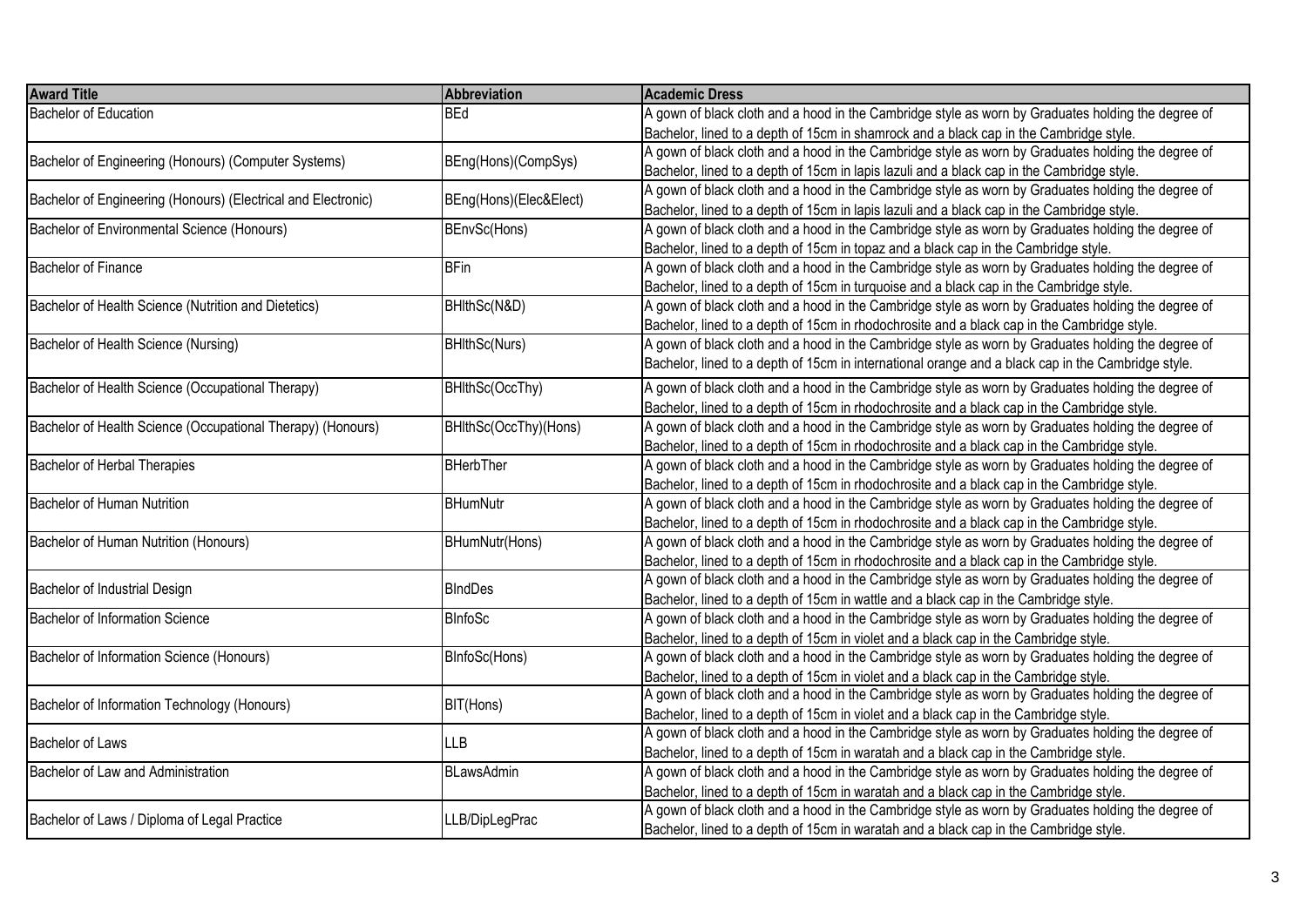| <b>Award Title</b>                                             | Abbreviation      | <b>Academic Dress</b>                                                                              |
|----------------------------------------------------------------|-------------------|----------------------------------------------------------------------------------------------------|
| <b>Bachelor of Management</b>                                  | <b>BMgt</b>       | A gown of black cloth and a hood in the Cambridge style as worn by Graduates holding the degree of |
|                                                                |                   | Bachelor, lined to a depth of 15cm in turquoise and a black cap in the Cambridge style.            |
| Bachelor of Management (Honours)                               | BMgt(Hons)        | A gown of black cloth and a hood in the Cambridge style as worn by Graduates holding the degree of |
|                                                                |                   | Bachelor, lined to a depth of 15cm in turquoise and a black cap in the Cambridge style.            |
|                                                                | BMedRadSc(DR)     | A gown of black cloth and a hood in the Cambridge style as worn by Graduates holding the degree of |
| Bachelor of Medical Radiation Science (Diagnostic Radiography) |                   | Bachelor, lined to a depth of 15cm in rhodochrosite and a black cap in the Cambridge style.        |
|                                                                |                   | A gown of black cloth and a hood in the Cambridge style as worn by Graduates holding the degree of |
| Bachelor of Medical Radiation Science (Nuclear Medicine)       | BMedRadSc(NM)     | Bachelor, lined to a depth of 15cm in rhodochrosite and a black cap in the Cambridge style.        |
|                                                                |                   | A gown of black cloth and a hood in the Cambridge style as worn by Graduates holding the degree of |
| Bachelor of Medical Radiation Science (Radiation Therapy)      | BMedRadSc(RT)     | Bachelor, lined to a depth of 15cm in rhodochrosite and a black cap in the Cambridge style.        |
| Bachelor of Medical Radiation Science (Honours)                | BMedRadSc(Hons)   | A gown of black cloth and a hood in the Cambridge style as worn by Graduates holding the degree of |
|                                                                |                   | Bachelor, lined to a depth of 15cm in rhodochrosite and a black cap in the Cambridge style.        |
| Bachelor of Medical Science                                    | <b>BMedSc</b>     | A gown of black cloth and a hood in the Cambridge style as worn by Graduates holding the degree of |
|                                                                |                   | Bachelor, lined to a depth of 15cm in rhodochrosite and a black cap in the Cambridge style.        |
| Bachelor of Medical Science in Community Health                | BMedSc(CommuHlth) | A gown of black cloth and a hood in the Cambridge style as worn by Graduates holding the degree of |
|                                                                |                   | Bachelor, lined to a depth of 15cm in rhodochrosite and a black cap in the Cambridge style.        |
| <b>Bachelor of Metallurgy</b>                                  | <b>BMetal</b>     | A gown of black cloth and a hood in the Cambridge style as worn by Graduates holding the degree of |
|                                                                |                   | Bachelor, lined to a depth of 15cm in lapis lazuli and a black cap in the Cambridge style.         |
| Bachelor of Nutrition and Dietetics                            | <b>BND</b>        | A gown of black cloth and a hood in the Cambridge style as worn by Graduates holding the degree of |
|                                                                |                   | Bachelor, lined to a depth of 15cm in rhodochrosite and a black cap in the Cambridge style.        |
| Bachelor of Occupational Health and Safety                     | <b>BOHS</b>       | A gown of black cloth and a hood in the Cambridge style as worn by Graduates holding the degree of |
|                                                                |                   | Bachelor, lined to a depth of 15cm in rhodochrosite and a black cap in the Cambridge style.        |
| Bachelor of Occupational Therapy                               | <b>BOccThy</b>    | A gown of black cloth and a hood in the Cambridge style as worn by Graduates holding the degree of |
|                                                                |                   | Bachelor, lined to a depth of 15cm in rhodochrosite and a black cap in the Cambridge style.        |
|                                                                |                   | A gown of black cloth and a hood in the Cambridge style as worn by Graduates holding the degree of |
| Bachelor of Oral Health                                        | <b>BOH</b>        | Bachelor, lined to a depth of 15cm in rhodochrosite and a black cap in the Cambridge style.        |
| Bachelor of Physiotherapy                                      | <b>BPhysio</b>    | A gown of black cloth and a hood in the Cambridge style as worn by Graduates holding the degree of |
|                                                                |                   | Bachelor, lined to a depth of 15cm in rhodochrosite and a black cap in the Cambridge style.        |
|                                                                |                   | A gown of black cloth and a hood in the Cambridge style as worn by Graduates holding the degree of |
| Bachelor of Psychology                                         | <b>BPsych</b>     |                                                                                                    |
|                                                                |                   | Bachelor, lined to a depth of 15cm in pearl and a black cap in the Cambridge style.                |
| Bachelor of Science (Architecture)                             | BSc(Arch)         | A gown of black cloth and a hood in the Cambridge style as worn by Graduates holding the degree of |
|                                                                |                   | Bachelor, lined to a depth of 15cm in garnet and a black cap in the Cambridge style.               |
| Bachelor of Science (Aviation)                                 | BSc(Avia)         | A gown of black cloth and a hood in the Cambridge style as worn by Graduates holding the degree of |
|                                                                |                   | Bachelor, lined to a depth of 15cm in topaz and a black cap in the Cambridge style.                |
| Bachelor of Science (Aviation) (Honours)                       | BSc(Avia)(Hons)   | A gown of black cloth and a hood in the Cambridge style as worn by Graduates holding the degree of |
|                                                                |                   | Bachelor, lined to a depth of 15cm in topaz and a black cap in the Cambridge style.                |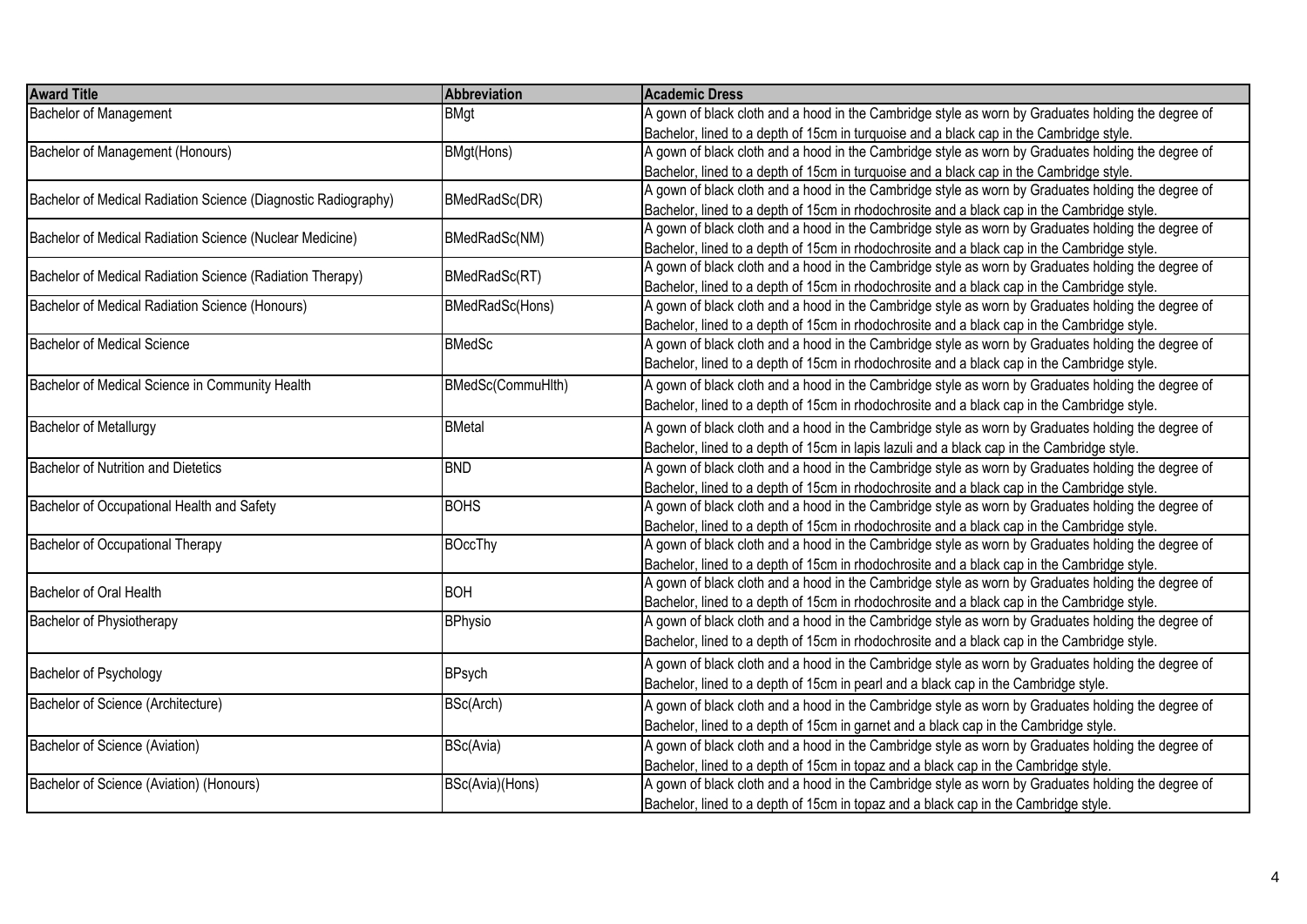| <b>Award Title</b>                                  | <b>Abbreviation</b>            | <b>Academic Dress</b>                                                                              |
|-----------------------------------------------------|--------------------------------|----------------------------------------------------------------------------------------------------|
| Bachelor of Science (Biotechnology)                 | BSc(Biotech)                   | A gown of black cloth and a hood in the Cambridge style as worn by Graduates holding the degree of |
|                                                     |                                | Bachelor, lined to a depth of 15cm in topaz and a black cap in the Cambridge style.                |
| Bachelor of Science (Biotechnology) (Honours)       | BSc(Biotech)(Hons)             | A gown of black cloth and a hood in the Cambridge style as worn by Graduates holding the degree of |
|                                                     |                                | Bachelor, lined to a depth of 15cm in topaz and a black cap in the Cambridge style.                |
| Bachelor of Science (Building)                      | BSc(Build)                     | A gown of black cloth and a hood in the Cambridge style as worn by Graduates holding the degree of |
|                                                     |                                | Bachelor, lined to a depth of 15cm in garnet and a black cap in the Cambridge style.               |
| Bachelor of Science (Food Technology)               | BSc(FoodTech)                  | A gown of black cloth and a hood in the Cambridge style as worn by Graduates holding the degree of |
|                                                     |                                | Bachelor, lined to a depth of 15cm in topaz and a black cap in the Cambridge style.                |
| Bachelor of Science (Food Technology) (Honours)     | BSc(FoodTech)(Hons)            | A gown of black cloth and a hood in the Cambridge style as worn by Graduates holding the degree of |
|                                                     |                                | Bachelor, lined to a depth of 15cm in topaz and a black cap in the Cambridge style.                |
| Bachelor of Science (Forensic)                      | BSc(Forensic)                  | A gown of black cloth and a hood in the Cambridge style as worn by Graduates holding the degree of |
|                                                     |                                | Bachelor, lined to a depth of 15cm in topaz and a black cap in the Cambridge style.                |
| Bachelor of Science (Forensic) (Honours)            | BSc(Forensic)(Hons)            | A gown of black cloth and a hood in the Cambridge style as worn by Graduates holding the degree of |
|                                                     |                                | Bachelor, lined to a depth of 15cm in topaz and a black cap in the Cambridge style.                |
| Bachelor of Science (Metallurgy)                    | BSc(Metal)                     | A gown of black cloth and a hood in the Cambridge style as worn by Graduates holding the degree of |
|                                                     |                                | Bachelor, lined to a depth of 15cm in lapis lazuli and a black cap in the Cambridge style.         |
| Bachelor of Science (Photonics)                     | BSc(Photonics)                 | A gown of black cloth and a hood in the Cambridge style as worn by Graduates holding the degree of |
|                                                     |                                | Bachelor, lined to a depth of 15cm in topaz and a black cap in the Cambridge style.                |
| Bachelor of Science (Photonics) (Honours)           | BSc(Photonics)(Hons)           | A gown of black cloth and a hood in the Cambridge style as worn by Graduates holding the degree of |
|                                                     |                                | Bachelor, lined to a depth of 15cm in topaz and a black cap in the Cambridge style.                |
| Bachelor of Science (Professional)                  | BSc(Prof)                      | A gown of black cloth and a hood in the Cambridge style as worn by Graduates holding the degree of |
|                                                     |                                | Bachelor, lined to a depth of 15cm in topaz and a black cap in the Cambridge style.                |
| Bachelor of Science (Professional) (Honours)        | BSc(Prof(Hons)                 | A gown of black cloth and a hood in the Cambridge style as worn by Graduates holding the degree of |
|                                                     |                                | Bachelor, lined to a depth of 15cm in topaz and a black cap in the Cambridge style.                |
| Bachelor of Science (Psychology)                    | BSc(Psych)                     | A gown of black cloth and a hood in the Cambridge style as worn by Graduates holding the degree of |
|                                                     |                                | Bachelor, lined to a depth of 15cm in pearl and a black cap in the Cambridge style.                |
| Bachelor of Science (Psychology) (Honours)          | BSc(Psyc)(Hons)                | A gown of black cloth and a hood in the Cambridge style as worn by Graduates holding the degree of |
|                                                     |                                | Bachelor, lined to a depth of 15cm in pearl and a black cap in the Cambridge style.                |
| <b>Bachelor of Science (Technology)</b>             | BSc(Tech)                      | A gown of black cloth and a hood in the Cambridge style as worn by Graduates holding the degree of |
|                                                     |                                | Bachelor, lined to a depth of 15cm in lapis lazuli and a black cap in the Cambridge style.         |
| <b>Bachelor of Science Engineering</b>              | <b>BScEng</b>                  | A gown of black cloth and a hood in the Cambridge style as worn by Graduates holding the degree of |
|                                                     |                                | Bachelor, lined to a depth of 15cm in lapis lazuli and a black cap in the Cambridge style.         |
| Bachelor of Social Science (Justice Studies)        | <b>BSocSc(Justice Studies)</b> | A gown of black cloth and a hood in the Cambridge style as worn by Graduates holding the degree of |
|                                                     |                                | Bachelor, lined to a depth of 15cm in pearl and a black cap in the Cambridge style.                |
| Bachelor of Social Science (Recreation and Tourism) | BSocSc(RecTour)                | A gown of black cloth and a hood in the Cambridge style as worn by Graduates holding the degree of |
|                                                     |                                | Bachelor, lined to a depth of 15cm in pearl and a black cap in the Cambridge style.                |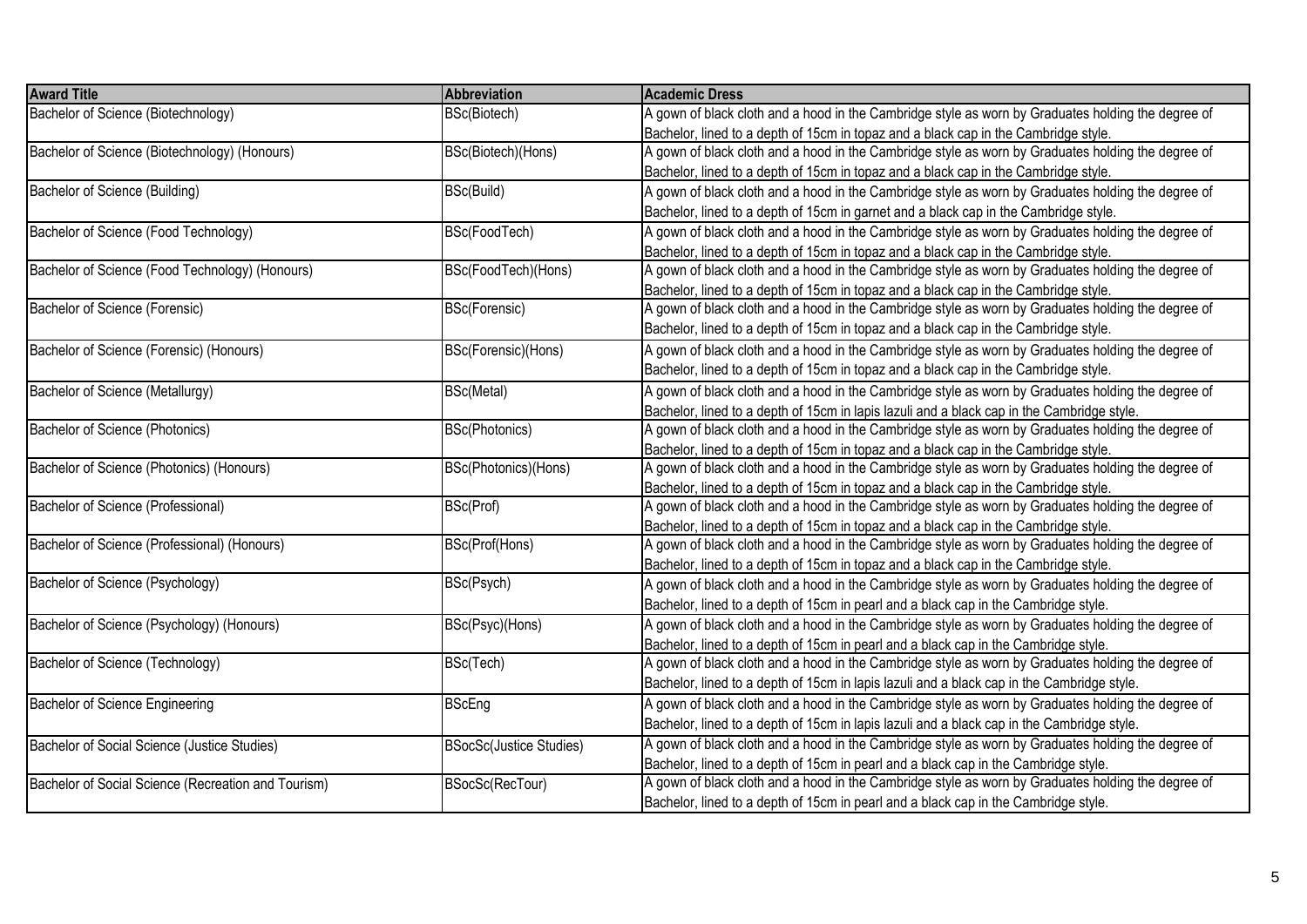| <b>Award Title</b>                                                   | <b>Abbreviation</b>       | <b>Academic Dress</b>                                                                              |
|----------------------------------------------------------------------|---------------------------|----------------------------------------------------------------------------------------------------|
| Bachelor of Social Science (Tourism and Recreation)                  | BSocSc(TourRec)           | A gown of black cloth and a hood in the Cambridge style as worn by Graduates holding the degree of |
|                                                                      |                           | Bachelor, lined to a depth of 15cm in pearl and a black cap in the Cambridge style.                |
| Bachelor of Social Science (Welfare Studies)                         | BSocSc(WelfStudies)       | A gown of black cloth and a hood in the Cambridge style as worn by Graduates holding the degree of |
|                                                                      |                           | Bachelor, lined to a depth of 15cm in pearl and a black cap in the Cambridge style.                |
| <b>Bachelor of Social Work</b>                                       | <b>BSW</b>                | A gown of black cloth and a hood in the Cambridge style as worn by Graduates holding the degree of |
|                                                                      |                           | Bachelor, lined to a depth of 15cm in pearl and a black cap in the Cambridge style.                |
| <b>Bachelor of Speech Pathology</b>                                  | <b>BSPath</b>             | A gown of black cloth and a hood in the Cambridge style as worn by Graduates holding the degree of |
|                                                                      |                           | Bachelor, lined to a depth of 15cm in pearl and a black cap in the Cambridge style.                |
| <b>Bachelor of Teaching</b>                                          | <b>BTeach</b>             | A gown of black cloth and a hood in the Cambridge style as worn by Graduates holding the degree of |
|                                                                      |                           | Bachelor, lined to a depth of 15cm in shamrock and a black cap in the Cambridge style.             |
| Bachelor of Teaching (Primary) / Bachelor of Early Childhood Studies | BTeach(Prim)/BEarlChildSt | A gown of black cloth and a hood in the Cambridge style as worn by Graduates holding the degree of |
|                                                                      |                           | Bachelor, lined to a depth of 15cm in shamrock and a black cap in the Cambridge style.             |
| Bachelor of Teaching (Secondary) / Bachelor of Arts                  | BTeach(Sec)/BA            | A gown of black cloth and a hood in the Cambridge style as worn by Graduates holding the degree of |
|                                                                      |                           | Bachelor, lined to a depth of 15cm in shamrock and a black cap in the Cambridge style.             |
| Bachelor of Teaching (Secondary) / Bachelor of Fine Art              | BTeach(Sec)/BFA           | A gown of black cloth and a hood in the Cambridge style as worn by Graduates holding the degree of |
|                                                                      |                           | Bachelor, lined to a depth of 15cm in shamrock and a black cap in the Cambridge style.             |
| Bachelor of Teaching (Secondary) / Bachelor of Health and Physical   | BTeach(Sec)/BHPE          | A gown of black cloth and a hood in the Cambridge style as worn by Graduates holding the degree of |
| Education                                                            |                           | Bachelor, lined to a depth of 15cm in shamrock and a black cap in the Cambridge style.             |
| Bachelor of Teaching (Secondary) / Bachelor of Mathematics           | BTeach(Sec)/BMath         | A gown of black cloth and a hood in the Cambridge style as worn by Graduates holding the degree of |
|                                                                      |                           | Bachelor, lined to a depth of 15cm in shamrock and a black cap in the Cambridge style.             |
| Bachelor of Teaching (Secondary) / Bachelor of Science               | BTeach(Sec)/BSc           | A gown of black cloth and a hood in the Cambridge style as worn by Graduates holding the degree of |
|                                                                      |                           | Bachelor, lined to a depth of 15cm in shamrock and a black cap in the Cambridge style.             |
| Bachelor of Teaching (Secondary) / Bachelor of Technology            | BTeach(Sec)/BTech         | A gown of black cloth and a hood in the Cambridge style as worn by Graduates holding the degree of |
|                                                                      |                           | Bachelor, lined to a depth of 15cm in shamrock and a black cap in the Cambridge style.             |
| Bachelor of Teaching / Bachelor of Arts                              | <b>BTeach/BArts</b>       | A gown of black cloth and a hood in the Cambridge style as worn by Graduates holding the degree of |
|                                                                      |                           | Bachelor, lined to a depth of 15cm in shamrock and a black cap in the Cambridge style.             |
| Bachelor of Teaching / Bachelor of Early Childhood Studies           | BTeach/BECS               | A gown of black cloth and a hood in the Cambridge style as worn by Graduates holding the degree of |
|                                                                      |                           | Bachelor, lined to a depth of 15cm in shamrock and a black cap in the Cambridge style.             |
| Bachelor of Teaching / Bachelor of Design                            | BTeach/BDesign            | A gown of black cloth and a hood in the Cambridge style as worn by Graduates holding the degree of |
|                                                                      |                           | Bachelor, lined to a depth of 15cm in shamrock and a black cap in the Cambridge style.             |
| Bachelor of Teaching / Bachelor of Design and Technology             | BTeach/BDT                | A gown of black cloth and a hood in the Cambridge style as worn by Graduates holding the degree of |
|                                                                      |                           | Bachelor, lined to a depth of 15cm in shamrock and a black cap in the Cambridge style.             |
| Bachelor of Teaching / Bachelor of Fine Art                          | BTeach/BFA                | A gown of black cloth and a hood in the Cambridge style as worn by Graduates holding the degree of |
|                                                                      |                           | Bachelor, lined to a depth of 15cm in shamrock and a black cap in the Cambridge style.             |
| Bachelor of Teaching / Bachelor of Health and Physical Education     | BTeach/BHPE               | A gown of black cloth and a hood in the Cambridge style as worn by Graduates holding the degree of |
|                                                                      |                           | Bachelor, lined to a depth of 15cm in shamrock and a black cap in the Cambridge style.             |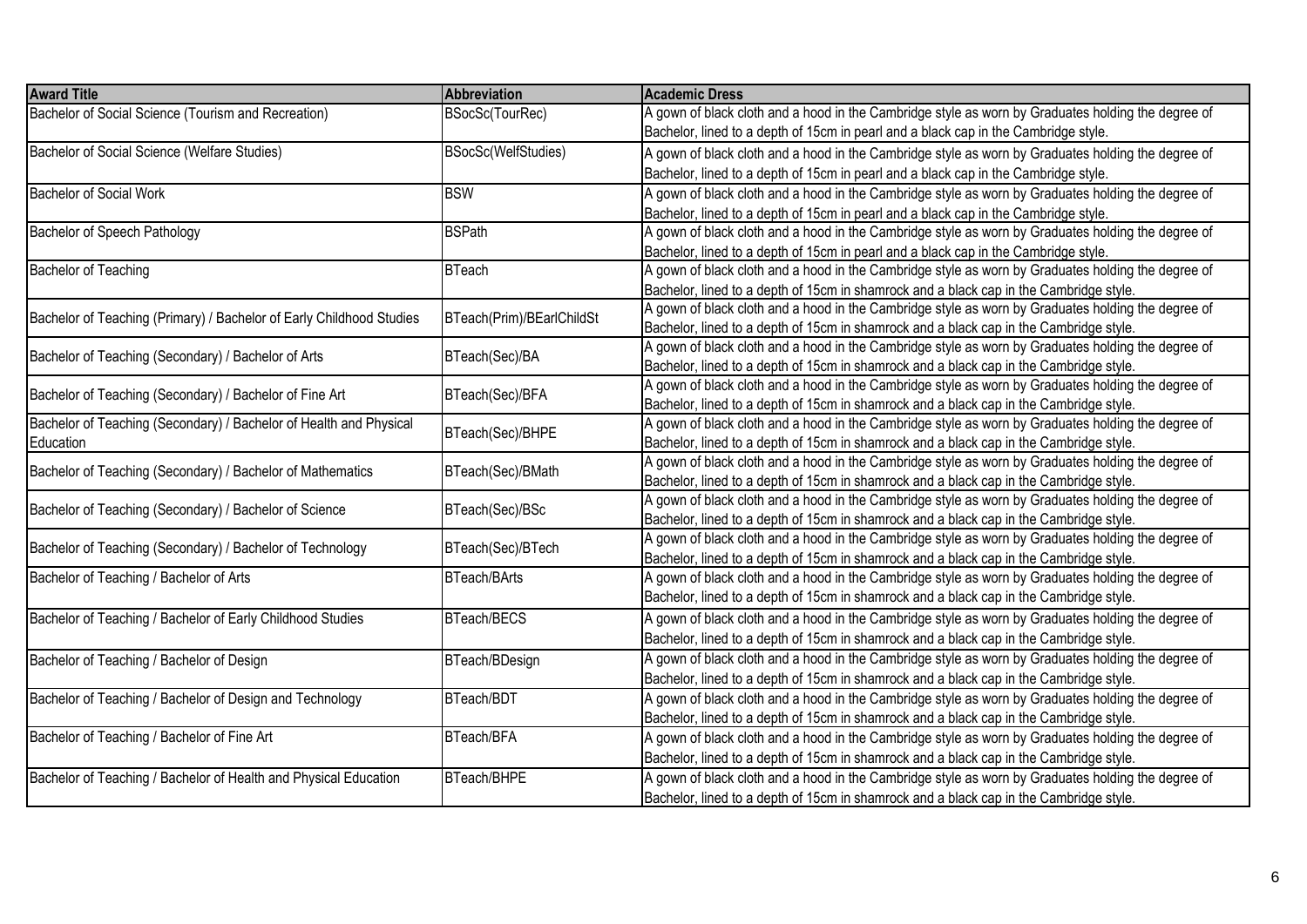| <b>Award Title</b>                                     | Abbreviation          | <b>Academic Dress</b>                                                                                   |
|--------------------------------------------------------|-----------------------|---------------------------------------------------------------------------------------------------------|
| Bachelor of Teaching / Bachelor of Music               | BTeach/BMus           | A gown of black cloth and a hood in the Cambridge style as worn by Graduates holding the degree of      |
|                                                        |                       | Bachelor, lined to a depth of 15cm in shamrock and a black cap in the Cambridge style.                  |
| Bachelor of Teaching / Bachelor of Science             | BTeach/BSc            | A gown of black cloth and a hood in the Cambridge style as worn by Graduates holding the degree of      |
|                                                        |                       | Bachelor, lined to a depth of 15cm in shamrock and a black cap in the Cambridge style.                  |
| Bachelor of Teaching / Bachelor of Social Science      | BTeach/BSocSc         | A gown of black cloth and a hood in the Cambridge style as worn by Graduates holding the degree of      |
|                                                        |                       | Bachelor, lined to a depth of 15cm in shamrock and a black cap in the Cambridge style.                  |
| Bachelor of Theology                                   | <b>BTh</b>            | A gown of black cloth and a hood in the Cambridge style as worn by Graduates holding the degree of      |
|                                                        |                       | Bachelor, lined to a depth of 15cm in pearl and a black cap in a Cambridge style.                       |
| <b>Bachelor of Theology (Honours)</b>                  | BTh(Hons)             | A gown of black cloth and a hood in the Cambridge style as worn by Graduates holding the degree of      |
|                                                        |                       | Bachelor, lined to a depth of 15cm in pearl and a black cap in a Cambridge style.                       |
| Diploma in Aboriginal Studies                          | <b>DipAborStudies</b> | Diploma students who hold no former degree shall wear a gown of black cloth and a cap of the style worn |
|                                                        |                       | by Bachelor of Arts of the University of Cambridge.                                                     |
| Diploma in Administration (Nursing)                    | DipAdmin(Nursing)     | Diploma students who hold no former degree shall wear a gown of black cloth and a cap of the style worn |
|                                                        |                       | by Bachelor of Arts of the University of Cambridge.                                                     |
| Diploma in Applied Science (Medical Radiation Therapy) | DipAppSc(MedRadThy)   | Diploma students who hold no former degree shall wear a gown of black cloth and a cap of the style worn |
|                                                        |                       | by Bachelor of Arts of the University of Cambridge.                                                     |
| Diploma in Applied Science (Nursing)                   | DipAppSc(Nurs)        | Diploma students who hold no former degree shall wear a gown of black cloth and a cap of the style worn |
|                                                        |                       | by Bachelor of Arts of the University of Cambridge.                                                     |
| Diploma in Art                                         | <b>DipArt</b>         | Diploma students who hold no former degree shall wear a gown of black cloth and a cap of the style worn |
|                                                        |                       | by Bachelor of Arts of the University of Cambridge.                                                     |
| Diploma in Art Education                               | <b>DipAEd</b>         | Diploma students who hold no former degree shall wear a gown of black cloth and a cap of the style worn |
|                                                        |                       | by Bachelor of Arts of the University of Cambridge.                                                     |
| Diploma in Arts                                        | DipA                  | Diploma students who hold no former degree shall wear a gown of black cloth and a cap of the style worn |
|                                                        |                       | by Bachelor of Arts of the University of Cambridge.                                                     |
| Diploma in Aviation Science                            | DipAviaSc             | Diploma students who hold no former degree shall wear a gown of black cloth and a cap of the style worn |
|                                                        |                       | by Bachelor of Arts of the University of Cambridge.                                                     |
| Diploma in Business Studies                            | <b>DipBusStudies</b>  | Diploma students who hold no former degree shall wear a gown of black cloth and a cap of the style worn |
|                                                        |                       | by Bachelor of Arts of the University of Cambridge.                                                     |
| Diploma in Clinical Epidemiology                       | DipClinEpi            | Diploma students who hold no former degree shall wear a gown of black cloth and a cap of the style worn |
|                                                        |                       | by Bachelor of Arts of the University of Cambridge.                                                     |
| Diploma in Coal Geology                                | <b>DipCoalGeo</b>     | Diploma students who hold no former degree shall wear a gown of black cloth and a cap of the style worn |
|                                                        |                       | by Bachelor of Arts of the University of Cambridge.                                                     |
| Diploma in Computing                                   | DipComp               | Diploma students who hold no former degree shall wear a gown of black cloth and a cap of the style worn |
|                                                        |                       | by Bachelor of Arts of the University of Cambridge.                                                     |
| Diploma in Computing Studies                           | DipCompStudies        | Diploma students who hold no former degree shall wear a gown of black cloth and a cap of the style worn |
|                                                        |                       | by Bachelor of Arts of the University of Cambridge.                                                     |
| Diploma in Education                                   | <b>DipEd</b>          | Diploma students who hold no former degree shall wear a gown of black cloth and a cap of the style worn |
|                                                        |                       | by Bachelor of Arts of the University of Cambridge.                                                     |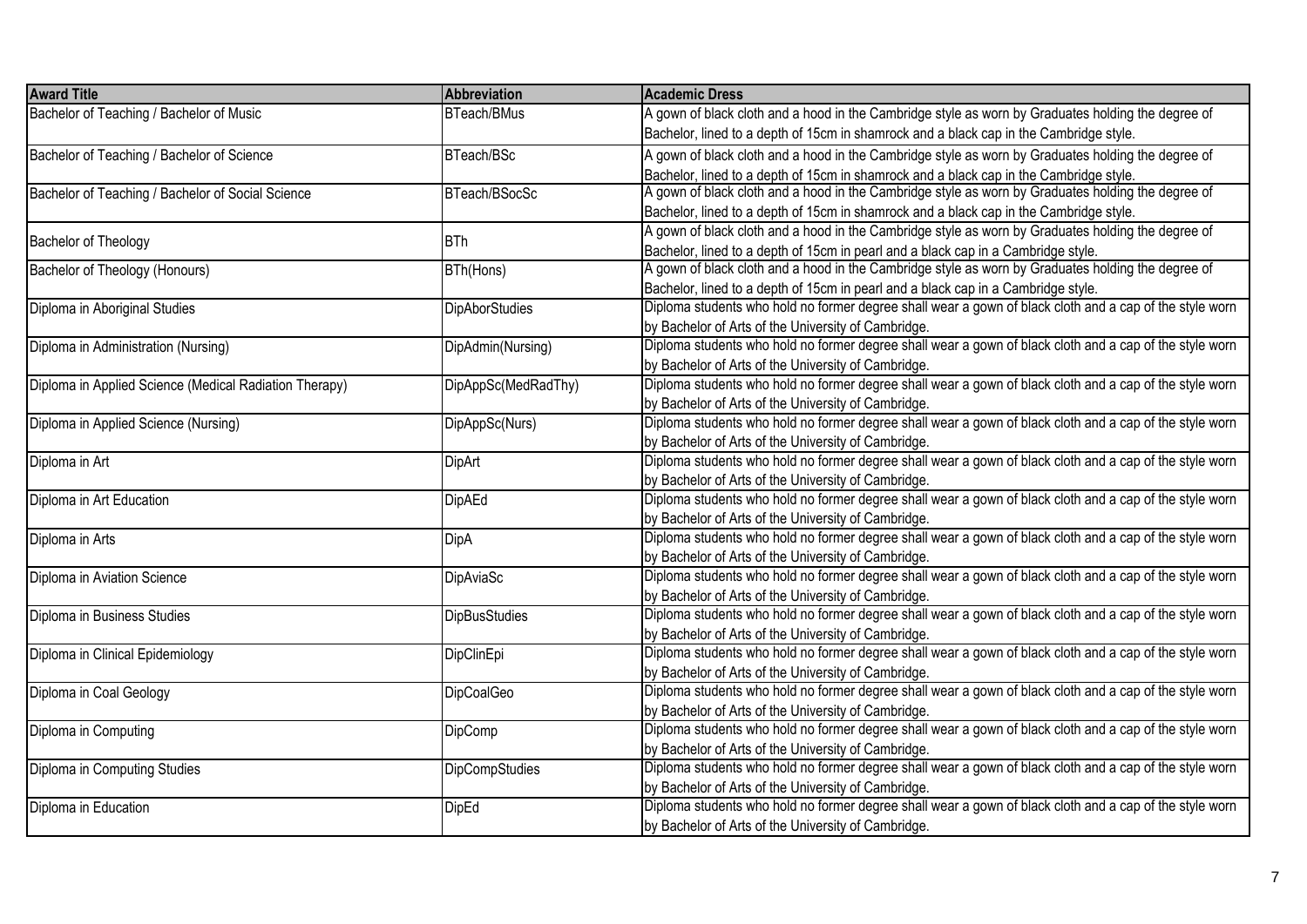| <b>Award Title</b>                        | Abbreviation           | <b>Academic Dress</b>                                                                                         |
|-------------------------------------------|------------------------|---------------------------------------------------------------------------------------------------------------|
| Diploma in Health Science (Nursing)       | DipHlthSc(BNurs)       | Diploma students who hold no former degree shall wear a gown of black cloth and a cap of the style worn       |
|                                           |                        | by Bachelor of Arts of the University of Cambridge.                                                           |
| Diploma in Humanities                     | DipHuma                | Diploma students who hold no former degree shall wear a gown of black cloth and a cap of the style worn       |
|                                           |                        | by Bachelor of Arts of the University of Cambridge.                                                           |
| Diploma in Industrial Engineering         | DipIndEng              | Diploma students who hold no former degree shall wear a gown of black cloth and a cap of the style worn       |
|                                           |                        | by Bachelor of Arts of the University of Cambridge.                                                           |
| Diploma in Legal Studies                  | <b>DipLegalStudies</b> | Diploma students who hold no former degree shall wear a gown of black cloth and a cap of the style worn       |
|                                           |                        | by Bachelor of Arts of the University of Cambridge.                                                           |
| Diploma in Mathematical Studies           | DipMathStudies         | Diploma students who hold no former degree shall wear a gown of black cloth and a cap of the style worn       |
|                                           |                        | by Bachelor of Arts of the University of Cambridge.                                                           |
| Diploma in Medical Statistics             | <b>DipMedStats</b>     | Diploma students who hold no former degree shall wear a gown of black cloth and a cap of the style worn       |
|                                           |                        | by Bachelor of Arts of the University of Cambridge.                                                           |
| Diploma in Music                          | <b>DipMus</b>          | Diploma students who hold no former degree shall wear a gown of black cloth and a cap of the style worn       |
|                                           |                        | by Bachelor of Arts of the University of Cambridge.                                                           |
| Diploma in Music Education                | <b>DipMusEd</b>        | Diploma students who hold no former degree shall wear a gown of black cloth and a cap of the style worn       |
|                                           |                        | by Bachelor of Arts of the University of Cambridge.                                                           |
| Diploma in Occupational Health and Safety | <b>DipOHS</b>          | Diploma students who hold no former degree shall wear a gown of black cloth and a cap of the style worn       |
|                                           |                        | by Bachelor of Arts of the University of Cambridge.                                                           |
| Diploma in Psychology                     | <b>DPsych</b>          | Diploma students who hold no former degree shall wear a gown of black cloth and a cap of the style worn       |
|                                           |                        | by Bachelor of Arts of the University of Cambridge.                                                           |
| Diploma in Science                        | <b>DipSc</b>           | Diploma students who hold no former degree shall wear a gown of black cloth and a cap of the style worn       |
|                                           |                        | by Bachelor of Arts of the University of Cambridge.                                                           |
| Diploma in Special Education              | DipSpecEd              | Diploma students who hold no former degree shall wear a gown of black cloth and a cap of the style worn       |
|                                           |                        | by Bachelor of Arts of the University of Cambridge.                                                           |
| Diploma in Teacher Librarianship          | DipTeacherLib          | Diploma students who hold no former degree shall wear a gown of black cloth and a cap of the style worn       |
|                                           |                        | by Bachelor of Arts of the University of Cambridge.                                                           |
| Diploma in Teaching                       | DipTeach               | Diploma students who hold no former degree shall wear a gown of black cloth and a cap of the style worn       |
|                                           |                        | by Bachelor of Arts of the University of Cambridge.                                                           |
|                                           |                        | Diploma graduates who hold no former degree shall wear a gown of black cloth and a cap of the style worn      |
| Diploma in Theology                       | DipTheo                | by Bachelor of Arts of the University of Cambridge.                                                           |
|                                           |                        | A festal masters style gown of dark blue faced with silver grey with a hood of garnet cloth lined with silver |
| Doctor of Clinical and Health Psychology  | <b>DClinHlthPsych</b>  | grey and a black velvet bonnet with a silver cord.                                                            |
|                                           |                        | A festal masters style gown of dark blue faced with silver grey with a hood of garnet cloth lined with silver |
| Doctor of Clinical Psychology             | <b>DClinPsych</b>      | grey and a black velvet bonnet with a silver cord.                                                            |
| Doctor of Health Psychology               | <b>DHIthPsych</b>      | A festal masters style gown of dark blue faced with silver grey with a hood of garnet cloth lined with silver |
|                                           |                        | grey and a black velvet bonnet with a silver cord.                                                            |
|                                           |                        |                                                                                                               |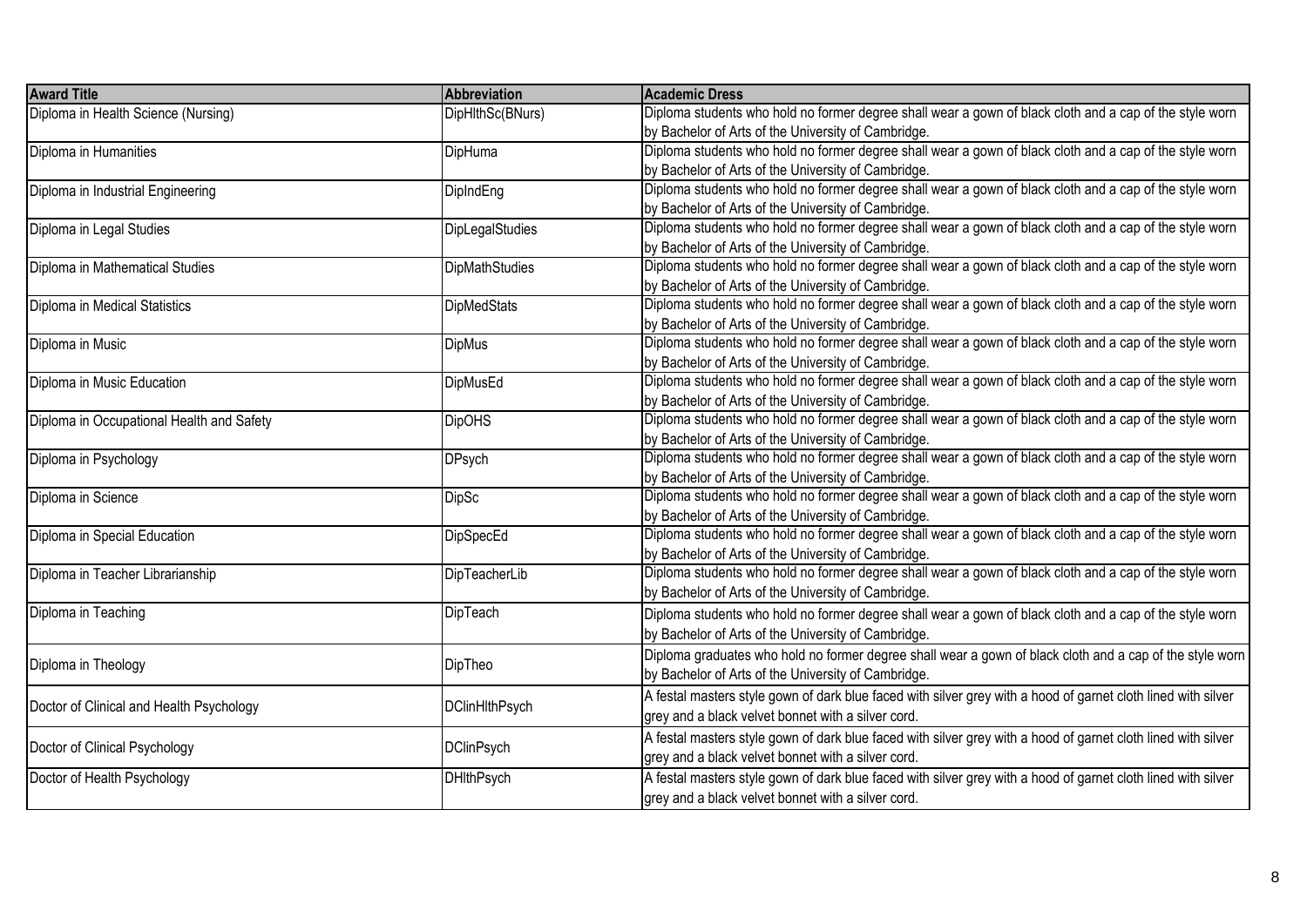| <b>Award Title</b>                                                                       | Abbreviation                | <b>Academic Dress</b>                                                                               |
|------------------------------------------------------------------------------------------|-----------------------------|-----------------------------------------------------------------------------------------------------|
| Graduate Certificate in Advanced Computing Technologies for Business GCertAdvcompTechBus |                             | Postgraduate Diplomates who hold no former degree shall wear a gown of black cloth and a cap in the |
|                                                                                          |                             | Cambridge style as worn by graduates holding the degree of Bachelor.                                |
| Graduate Certificate in Aged Care Nursing                                                | <b>GCertAgedCareNurs</b>    | Postgraduate Diplomates who hold no former degree shall wear a gown of black cloth and a cap in the |
|                                                                                          |                             | Cambridge style as worn by graduates holding the degree of Bachelor.                                |
| Graduate Certificate in Applied Health and Business Psychology                           | <b>GCertAppHIthBusPsych</b> | Postgraduate Diplomates who hold no former degree shall wear a gown of black cloth and a cap in the |
|                                                                                          |                             | Cambridge style as worn by graduates holding the degree of Bachelor.                                |
|                                                                                          |                             | Postgraduate Diplomates who hold no former degree shall wear a gown of black cloth and a cap in the |
| Graduate Certificate in Applied Linguistics                                              | <b>GCertAppLing</b>         | Cambridge style as worn by graduates holding the degree of Bachelor.                                |
| Graduate Certificate in Applied Management                                               | <b>GCertAppMgt</b>          | Postgraduate Diplomates who hold no former degree shall wear a gown of black cloth and a cap in the |
|                                                                                          |                             | Cambridge style as worn by graduates holding the degree of Bachelor.                                |
| Graduate Certificate in Applied Management (Architecture)                                | GCertAppMgt(Arch)           | Postgraduate Diplomates who hold no former degree shall wear a gown of black cloth and a cap in the |
|                                                                                          |                             | Cambridge style as worn by graduates holding the degree of Bachelor.                                |
| Graduate Certificate in Applied Management (Health)                                      | GCertAppMgt(Hlth)           | Postgraduate Diplomates who hold no former degree shall wear a gown of black cloth and a cap in the |
|                                                                                          |                             | Cambridge style as worn by graduates holding the degree of Bachelor.                                |
| Graduate Certificate in Applied Management (Social Change and                            | GCertAppMgt(SCD)            | Postgraduate Diplomates who hold no former degree shall wear a gown of black cloth and a cap in the |
| Development)                                                                             |                             | Cambridge style as worn by graduates holding the degree of Bachelor.                                |
| Graduate Certificate in Applied Management (Tourism)                                     | GCertAppMgt(Tour)           | Postgraduate Diplomates who hold no former degree shall wear a gown of black cloth and a cap in the |
|                                                                                          |                             | Cambridge style as worn by graduates holding the degree of Bachelor.                                |
| Graduate Certificate in Applied Science (Occupational Health and                         | GCertAppSc(OHS)             | Postgraduate Diplomates who hold no former degree shall wear a gown of black cloth and a cap in the |
| Safety)                                                                                  |                             | Cambridge style as worn by graduates holding the degree of Bachelor.                                |
| Graduate Certificate in Aviation Management                                              | GCertAvMgt                  | Postgraduate Diplomates who hold no former degree shall wear a gown of black cloth and a cap in the |
|                                                                                          |                             | Cambridge style as worn by graduates holding the degree of Bachelor.                                |
| Graduate Certificate in Business Management (Executive)                                  | GCertBA(Exec)               | Postgraduate Diplomates who hold no former degree shall wear a gown of black cloth and a cap in the |
|                                                                                          |                             | Cambridge style as worn by graduates holding the degree of Bachelor.                                |
| Graduate Certificate in Business Research                                                | <b>GCertBusRes</b>          | Postgraduate Diplomates who hold no former degree shall wear a gown of black cloth and a cap in the |
|                                                                                          |                             | Cambridge style as worn by graduates holding the degree of Bachelor.                                |
| Graduate Certificate in Clinical Toxicology                                              | <b>GCertClinTox</b>         | Postgraduate Diplomates who hold no former degree shall wear a gown of black cloth and a cap in the |
|                                                                                          |                             | Cambridge style as worn by graduates holding the degree of Bachelor.                                |
| Graduate Certificate in Common Law                                                       | <b>GCertCommonLaw</b>       | Postgraduate Diplomates who hold no former degree shall wear a gown of black cloth and a cap in the |
|                                                                                          |                             | Cambridge style as worn by graduates holding the degree of Bachelor.                                |
| Graduate Certificate in Diabetes Care                                                    | <b>GCertDiabCare</b>        | Postgraduate Diplomates who hold no former degree shall wear a gown of black cloth and a cap in the |
|                                                                                          |                             | Cambridge style as worn by graduates holding the degree of Bachelor.                                |
| Graduate Certificate in Disaster Preparedness and Reconstruction                         | <b>GCertDPR</b>             | Postgraduate Diplomates who hold no former degree shall wear a gown of black cloth and a cap in the |
|                                                                                          |                             | Cambridge style as worn by graduates holding the degree of Bachelor.                                |
| Graduate Certificate in Educational Studies                                              | <b>GCertEdStud</b>          | Postgraduate Diplomates who hold no former degree shall wear a gown of black cloth and a cap in the |
|                                                                                          |                             | Cambridge style as worn by graduates holding the degree of Bachelor.                                |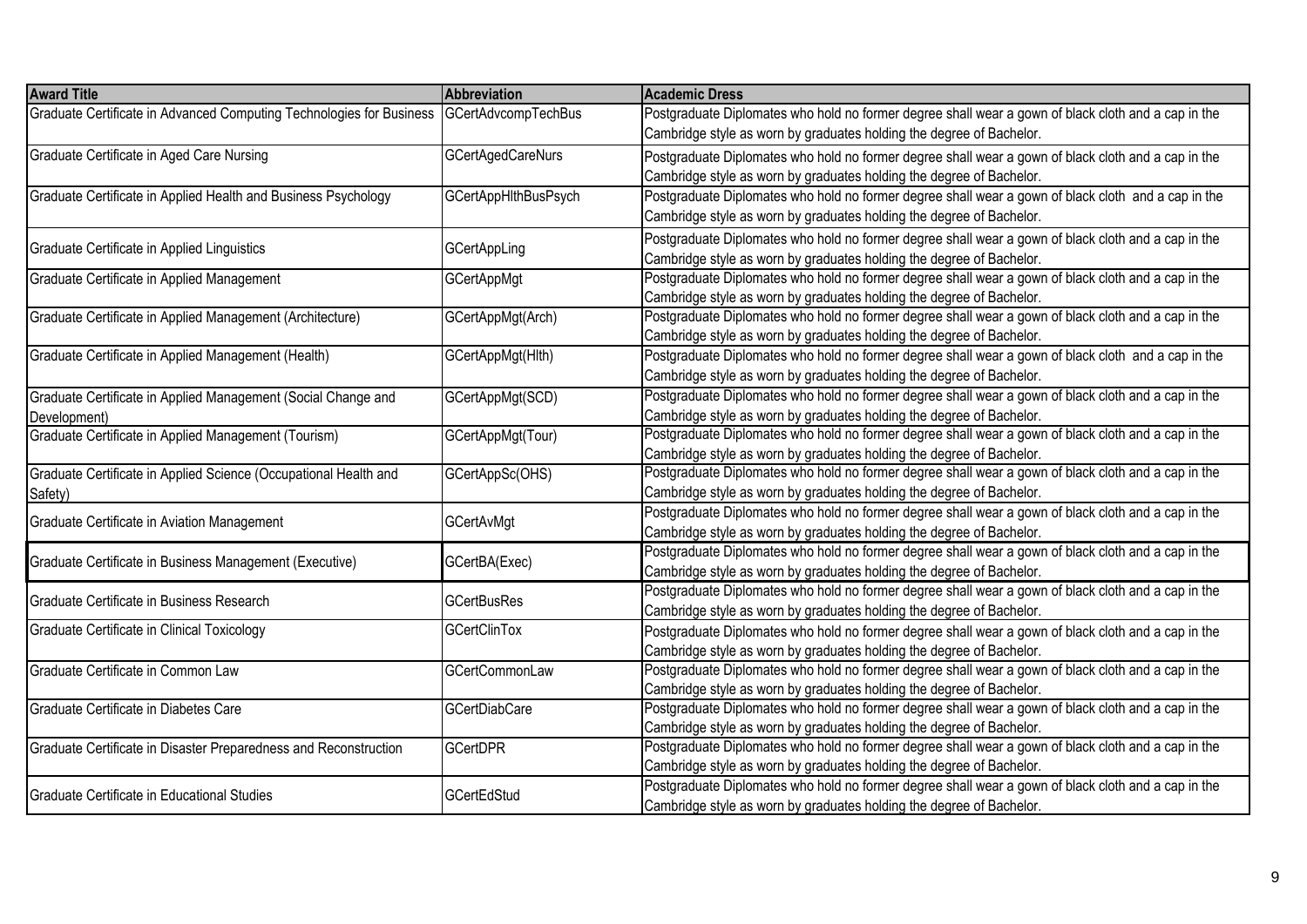| <b>Award Title</b>                                                      | Abbreviation            | Academic Dress                                                                                      |
|-------------------------------------------------------------------------|-------------------------|-----------------------------------------------------------------------------------------------------|
| Graduate Certificate in Elementary Mathematics                          | GCertElementaryMath     | Postgraduate Diplomates who hold no former degree shall wear a gown of black cloth and a cap in the |
|                                                                         |                         | Cambridge style as worn by graduates holding the degree of Bachelor.                                |
| Graduate Certificate in Environmental Management                        | <b>GCertEM</b>          | Postgraduate Diplomates who hold no former degree shall wear a gown of black cloth and a cap in the |
|                                                                         |                         | Cambridge style as worn by graduates holding the degree of Bachelor.                                |
| Graduate Certificate in Engineering                                     | GCertEng                | Postgraduate Diplomates who hold no former degree shall wear a gown of black cloth and a cap in the |
|                                                                         |                         | Cambridge style as worn by graduates holding the degree of Bachelor.                                |
| Graduate Certificate in Engineering Science                             | GCertEngSc              | Postgraduate Diplomates who hold no former degree shall wear a gown of black cloth and a cap in the |
|                                                                         |                         | Cambridge style as worn by graduates holding the degree of Bachelor.                                |
| Graduate Certificate in Environmental Studies                           | <b>GCertEnvStudies</b>  | Postgraduate Diplomates who hold no former degree shall wear a gown of black cloth and a cap in the |
|                                                                         |                         | Cambridge style as worn by graduates holding the degree of Bachelor.                                |
| Graduate Certificate in Health Promotion                                | <b>GCertHithProm</b>    | Postgraduate Diplomates who hold no former degree shall wear a gown of black cloth and a cap in the |
|                                                                         |                         | Cambridge style as worn by graduates holding the degree of Bachelor.                                |
| Graduate Certificate in Hotel Management                                | GCertHotelMgt           | Postgraduate Diplomates who hold no former degree shall wear a gown of black cloth and a cap in the |
|                                                                         |                         | Cambridge style as worn by graduates holding the degree of Bachelor.                                |
| Graduate Certificate in Human Resource Management and Industrial        | GCertHRMgtIR            | Postgraduate Diplomates who hold no former degree shall wear a gown of black cloth and a cap in the |
| Relations                                                               |                         | Cambridge style as worn by graduates holding the degree of Bachelor.                                |
| Graduate Certificate in Human Genetics                                  | <b>GCertHuGen</b>       | Postgraduate Diplomates who hold no former degree shall wear a gown of black cloth and a cap in the |
|                                                                         |                         | Cambridge style as worn by graduates holding the degree of Bachelor.                                |
| Graduate Certificate in Innovation and Commercialisation                | <b>GCertInnoCom</b>     | Postgraduate Diplomates who hold no former degree shall wear a gown of black cloth and a cap in the |
|                                                                         |                         | Cambridge style as worn by graduates holding the degree of Bachelor.                                |
| Graduate Certificate in Integrated Science, Technology, Engineering and |                         | Postgraduate Diplomates who hold no former degree shall wear a gown of black cloth and a cap in the |
| Mathematics                                                             | GradCertIntegSTEM       | Cambridge style as worn by graduates holding the degree of Bachelor.                                |
| Graduate Certificate in International Business                          | <b>GCertIBus</b>        | Postgraduate Diplomates who hold no former degree shall wear a gown of black cloth and a cap in the |
|                                                                         |                         | Cambridge style as worn by graduates holding the degree of Bachelor.                                |
| Graduate Certificate in Management Enterprise                           | GCertMgtEnt             | Postgraduate Diplomates who hold no former degree shall wear a gown of black cloth and a cap in the |
|                                                                         |                         | Cambridge style as worn by graduates holding the degree of Bachelor.                                |
| Graduate Certificate in Management Operations                           | <b>GCertMgtOps</b>      | Postgraduate Diplomates who hold no former degree shall wear a gown of black cloth and a cap in the |
|                                                                         |                         | Cambridge style as worn by graduates holding the degree of Bachelor.                                |
| Graduate Certificate in Medical Radiation Technology (Mammography)      | GradCertMedRadTech(Mam) | Postgraduate Diplomates who hold no former degree shall wear a gown of black cloth and a cap in the |
|                                                                         |                         | Cambridge style as worn by graduates holding the degree of Bachelor.                                |
| Graduate Certificate in Multimedia                                      | GradCertMultimedia      | Postgraduate Diplomates who hold no former degree shall wear a gown of black cloth and a cap in the |
|                                                                         |                         | Cambridge style as worn by graduates holding the degree of Bachelor.                                |
|                                                                         |                         | Postgraduate Diplomates who hold no former degree shall wear a gown of black cloth and a cap in the |
| Graduate Certificate in Music Technology                                | GCertMusTech            | Cambridge style as worn by graduates holding the degree of Bachelor.                                |
| Graduate Certificate in Nursing (Advanced Practice)                     |                         | Postgraduate Diplomates who hold no former degree shall wear a gown of black cloth and a cap in the |
| [Note this is an Exit Award]                                            | GCertNurs(AdvPrac)      | Cambridge style as worn by graduates holding the degree of Bachelor.                                |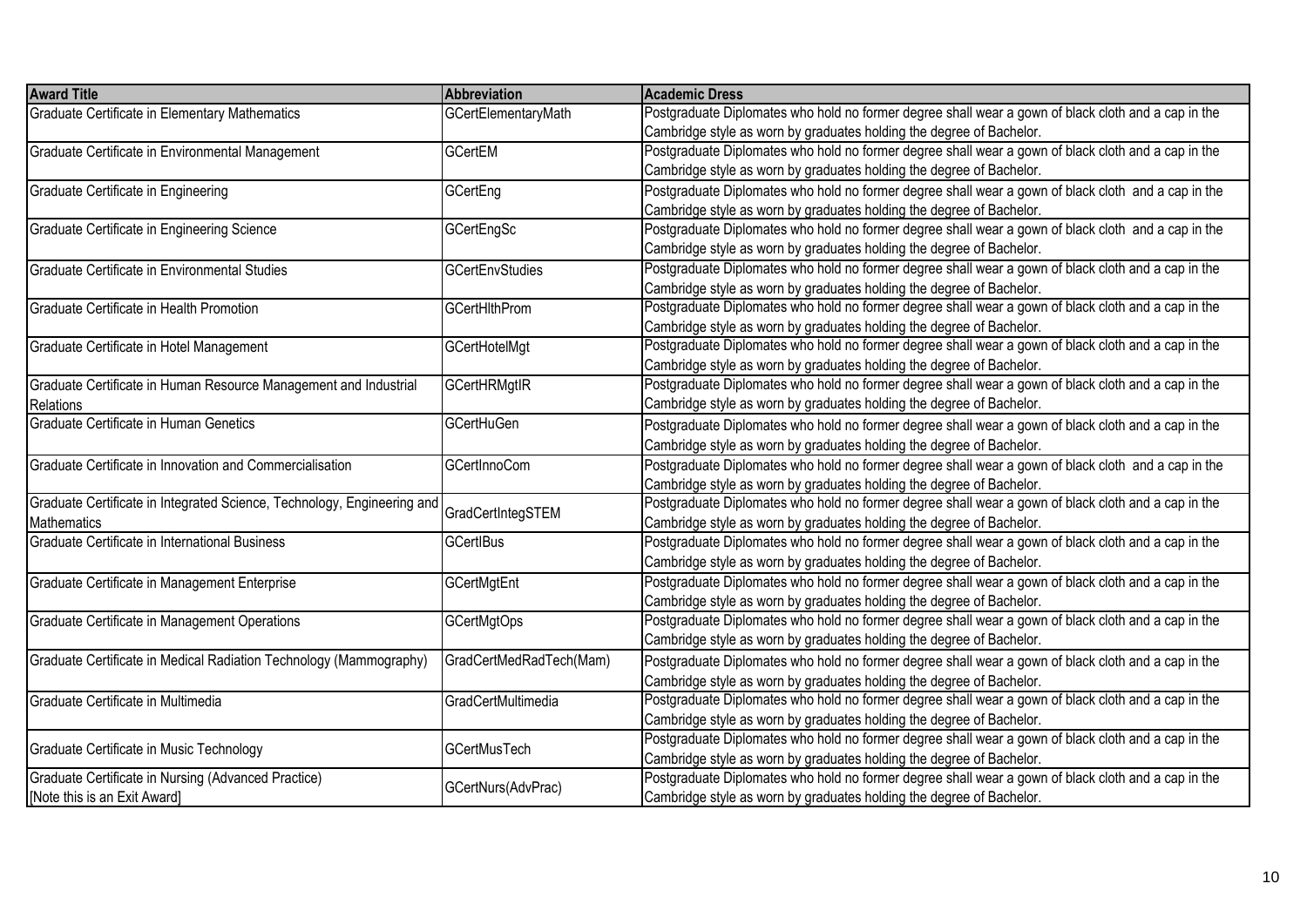| <b>Award Title</b>                                                   | Abbreviation           | <b>Academic Dress</b>                                                                               |
|----------------------------------------------------------------------|------------------------|-----------------------------------------------------------------------------------------------------|
| Graduate Certificate in Pain Medicine                                | <b>GradCertPainMed</b> | Postgraduate Diplomates who hold no former degree shall wear a gown of black cloth and a cap in the |
|                                                                      |                        | Cambridge style as worn by graduates holding the degree of Bachelor.                                |
| Graduate Certificate in Population Health                            | <b>GradCertPopHIth</b> | Postgraduate Diplomates who hold no former degree shall wear a gown of black cloth and a cap in the |
|                                                                      |                        | Cambridge style as worn by graduates holding the degree of Bachelor.                                |
|                                                                      |                        | Postgraduate Diplomates who hold no former degree shall wear a gown of black cloth and a cap in the |
| Graduate Certificate in Professional Engineering                     | <b>GCertPEng</b>       | Cambridge style as worn by graduates holding the degree of Bachelor.                                |
|                                                                      |                        | Postgraduate Diplomates who hold no former degree shall wear a gown of black cloth and a cap in the |
| Graduate Certificate in Property                                     | <b>GCertProp</b>       | Cambridge style as worn by graduates holding the degree of Bachelor.                                |
| Graduate Certificate in Quality Improvement in Health Care           | <b>GradCertQIHC</b>    | Postgraduate Diplomates who hold no former degree shall wear a gown of black cloth and a cap in the |
|                                                                      |                        | Cambridge style as worn by graduates holding the degree of Bachelor.                                |
| Graduate Certificate in Science                                      | GradCertSc             | Postgraduate Diplomates who hold no former degree shall wear a gown of black cloth and a cap in the |
|                                                                      |                        | Cambridge style as worn by graduates holding the degree of Bachelor.                                |
| Graduate Certificate in Science Management                           | GradCertScMgt          | Postgraduate Diplomates who hold no former degree shall wear a gown of black cloth and a cap in the |
|                                                                      |                        | Cambridge style as worn by graduates holding the degree of Bachelor.                                |
| Graduate Certificate in Social Science                               | <b>GradCertSocSc</b>   | Postgraduate Diplomates who hold no former degree shall wear a gown of black cloth and a cap in the |
|                                                                      |                        | Cambridge style as worn by graduates holding the degree of Bachelor.                                |
| Graduate Certificate in Sports Nutrition                             | GradCertSportsNutr     | Postgraduate Diplomates who hold no former degree shall wear a gown of black cloth and a cap in the |
|                                                                      |                        | Cambridge style as worn by graduates holding the degree of Bachelor.                                |
| Graduate Certificate in Statistics                                   | <b>GradCertStats</b>   | Postgraduate Diplomates who hold no former degree shall wear a gown of black cloth and a cap in the |
|                                                                      |                        | Cambridge style as worn by graduates holding the degree of Bachelor.                                |
| Graduate Certificate in Stroke Management                            | GradCertStrokeMgt      | Postgraduate Diplomates who hold no former degree shall wear a gown of black cloth and a cap in the |
|                                                                      |                        | Cambridge style as worn by graduates holding the degree of Bachelor.                                |
| Graduate Certificate in the Practice of Tertiary Teaching            | GradCertPTT            | Postgraduate Diplomates who hold no former degree shall wear a gown of black cloth and a cap in the |
|                                                                      |                        | Cambridge style as worn by graduates holding the degree of Bachelor.                                |
| Graduate Certificate in Professional Economics                       | <b>GCertpEc</b>        | Postgraduate Diplomates who hold no former degree shall wear a gown of black cloth and a cap in the |
|                                                                      |                        | Cambridge style as worn by graduates holding the degree of Bachelor.                                |
|                                                                      | <b>GCertTheol</b>      | Postgraduate Diplomates who hold no former degree shall wear a gown of black cloth and a cap in the |
| Graduate Certificate in Theology                                     |                        | Cambridge style as worn by graduates holding the degree of Bachelor.                                |
| Graduate Certificate in Women's Health                               | GradCertWomensHlth     | Postgraduate Diplomates who hold no former degree shall wear a gown of black cloth and a cap in the |
|                                                                      |                        | Cambridge style as worn by graduates holding the degree of Bachelor.                                |
| Graduate Diploma in Applied Health and Business Psychology           | GradDipAppHlthBusPsych | Postgraduate Diplomates who hold no former degree shall wear a gown of black cloth and a cap in the |
|                                                                      |                        | Cambridge style as worn by graduates holding the degree of Bachelor.                                |
| Graduate Diploma in Applied Science (Occupational Health and Safety) | GradDipAppSc(OHS)      | Postgraduate Diplomates who hold no former degree shall wear a gown of black cloth and a cap in the |
|                                                                      |                        | Cambridge style as worn by graduates holding the degree of Bachelor.                                |
| Graduate Diploma in Art                                              | GradDipArt             | Postgraduate Diplomates who hold no former degree shall wear a gown of black cloth and a cap in the |
|                                                                      |                        | Cambridge style as worn by graduates holding the degree of Bachelor.                                |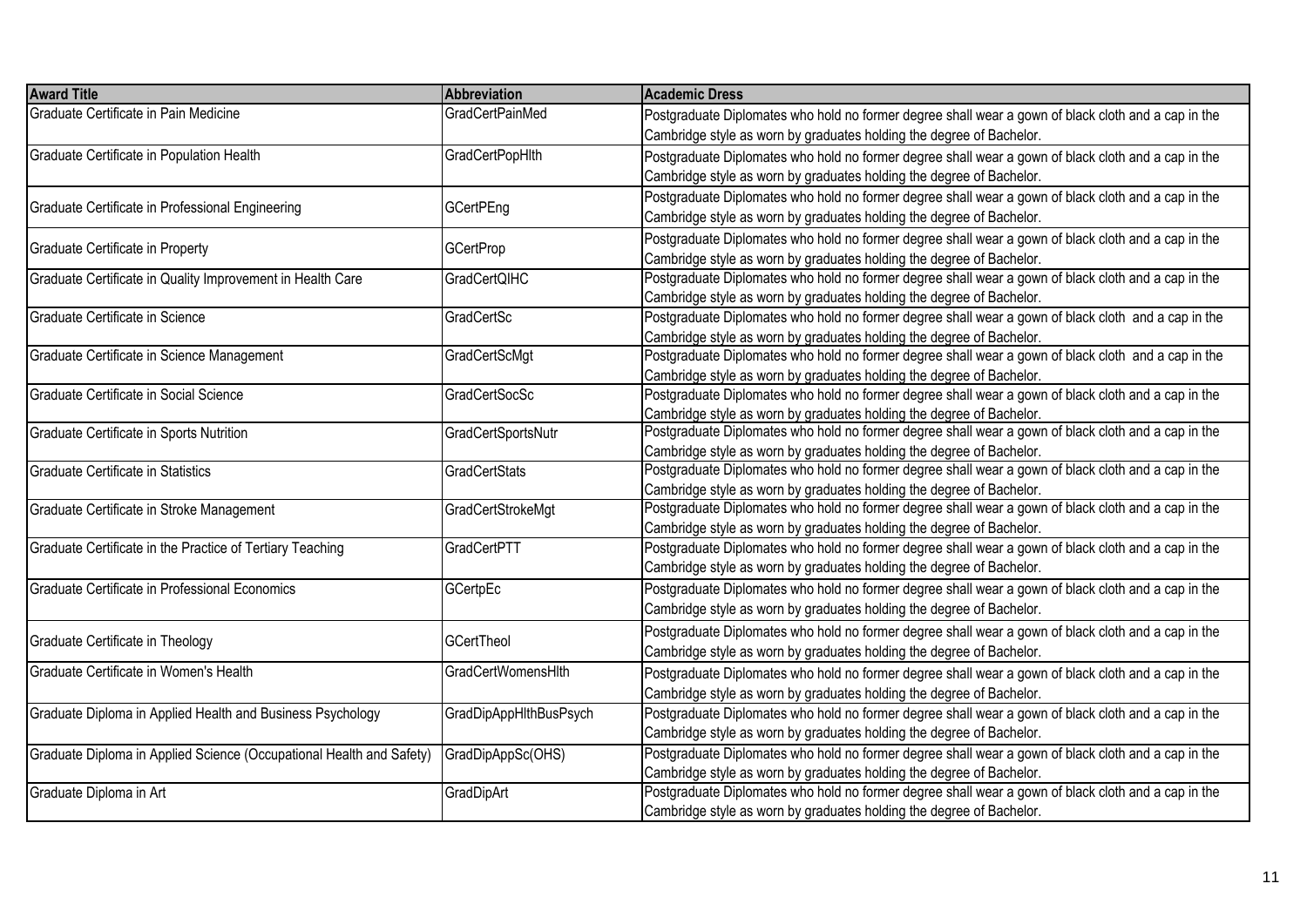| <b>Award Title</b>                                              | <b>Abbreviation</b>         | <b>Academic Dress</b>                                                                               |
|-----------------------------------------------------------------|-----------------------------|-----------------------------------------------------------------------------------------------------|
| Graduate Diploma in Business Administration                     | GradDipBA                   | Postgraduate Diplomates who hold no former degree shall wear a gown of black cloth and a cap in the |
|                                                                 |                             | Cambridge style as worn by graduates holding the degree of Bachelor.                                |
|                                                                 |                             | Postgraduate Diplomates who hold no former degree shall wear a gown of black cloth and a cap in the |
| Graduate Diploma in Clinical Epidemiology                       | GDipClinEpid                | Cambridge style as worn by graduates holding the degree of Bachelor.                                |
| Graduate Diploma in Computer Science                            | GradDipCompSc               | Postgraduate Diplomates who hold no former degree shall wear a gown of black cloth and a cap in the |
|                                                                 |                             | Cambridge style as worn by graduates holding the degree of Bachelor.                                |
| Graduate Diploma in Computing                                   | GradDipComp                 | Postgraduate Diplomates who hold no former degree shall wear a gown of black cloth and a cap in the |
|                                                                 |                             | Cambridge style as worn by graduates holding the degree of Bachelor.                                |
| Graduate Diploma in Dental Therapy                              | GradDipDentalThy            | Postgraduate Diplomates who hold no former degree shall wear a gown of black cloth and a cap in the |
|                                                                 |                             | Cambridge style as worn by graduates holding the degree of Bachelor.                                |
| Graduate Diploma in Diabetes Care                               | GradDipDiabCare             | Postgraduate Diplomates who hold no former degree shall wear a gown of black cloth and a cap in the |
|                                                                 |                             | Cambridge style as worn by graduates holding the degree of Bachelor.                                |
| Graduate Diploma in Economic Studies                            | GradDipEconStudies          | Postgraduate Diplomates who hold no former degree shall wear a gown of black cloth and a cap in the |
|                                                                 |                             | Cambridge style as worn by graduates holding the degree of Bachelor.                                |
| Graduate Diploma in Education                                   | GradDipEd                   | Postgraduate Diplomates who hold no former degree shall wear a gown of black cloth and a cap in the |
|                                                                 |                             | Cambridge style as worn by graduates holding the degree of Bachelor.                                |
| Graduate Diploma in Educational Studies                         | GradDipEdStudies            | Postgraduate Diplomates who hold no former degree shall wear a gown of black cloth and a cap in the |
|                                                                 |                             | Cambridge style as worn by graduates holding the degree of Bachelor.                                |
| Graduate Diploma in Engineering Science                         | GradDipEngSc                | Postgraduate Diplomates who hold no former degree shall wear a gown of black cloth and a cap in the |
|                                                                 |                             | Cambridge style as worn by graduates holding the degree of Bachelor.                                |
| Graduate Diploma in Environmental Studies                       | GradDipEnvStudies           | Postgraduate Diplomates who hold no former degree shall wear a gown of black cloth and a cap in the |
|                                                                 |                             | Cambridge style as worn by graduates holding the degree of Bachelor.                                |
| Graduate Diploma in Epidemiology                                | GradDipEpi                  | Postgraduate Diplomates who hold no former degree shall wear a gown of black cloth and a cap in the |
|                                                                 |                             | Cambridge style as worn by graduates holding the degree of Bachelor.                                |
| Graduate Diploma in Epidemiology (Clinical)                     | GradDipEpi(Clin)            | Postgraduate Diplomates who hold no former degree shall wear a gown of black cloth and a cap in the |
|                                                                 |                             | Cambridge style as worn by graduates holding the degree of Bachelor.                                |
| Graduate Diploma in Epidemiology (General Practice)             | GradDipEpi(GP)              | Postgraduate Diplomates who hold no former degree shall wear a gown of black cloth and a cap in the |
|                                                                 |                             | Cambridge style as worn by graduates holding the degree of Bachelor.                                |
| Graduate Diploma in Epidemiology (Occupational Epidemiology)    | GradDipEpi(OccEpi)          | Postgraduate Diplomates who hold no former degree shall wear a gown of black cloth and a cap in the |
|                                                                 |                             | Cambridge style as worn by graduates holding the degree of Bachelor.                                |
| Graduate Diploma in Epidemiology (Pharmacology)                 | GradDipEpi(Pharm)           | Postgraduate Diplomates who hold no former degree shall wear a gown of black cloth and a cap in the |
|                                                                 |                             | Cambridge style as worn by graduates holding the degree of Bachelor.                                |
| Graduate Diploma in Epidemiology (Psychiatric)                  | GradDipEpi(Psyc)            | Postgraduate Diplomates who hold no former degree shall wear a gown of black cloth and a cap in the |
|                                                                 |                             | Cambridge style as worn by graduates holding the degree of Bachelor.                                |
| Graduate Diploma in Financial Management And Policy Health Care | GradDipFinMgtPolicyHlthCare | Postgraduate Diplomates who hold no former degree shall wear a gown of black cloth and a cap in the |
|                                                                 |                             | Cambridge style as worn by graduates holding the degree of Bachelor.                                |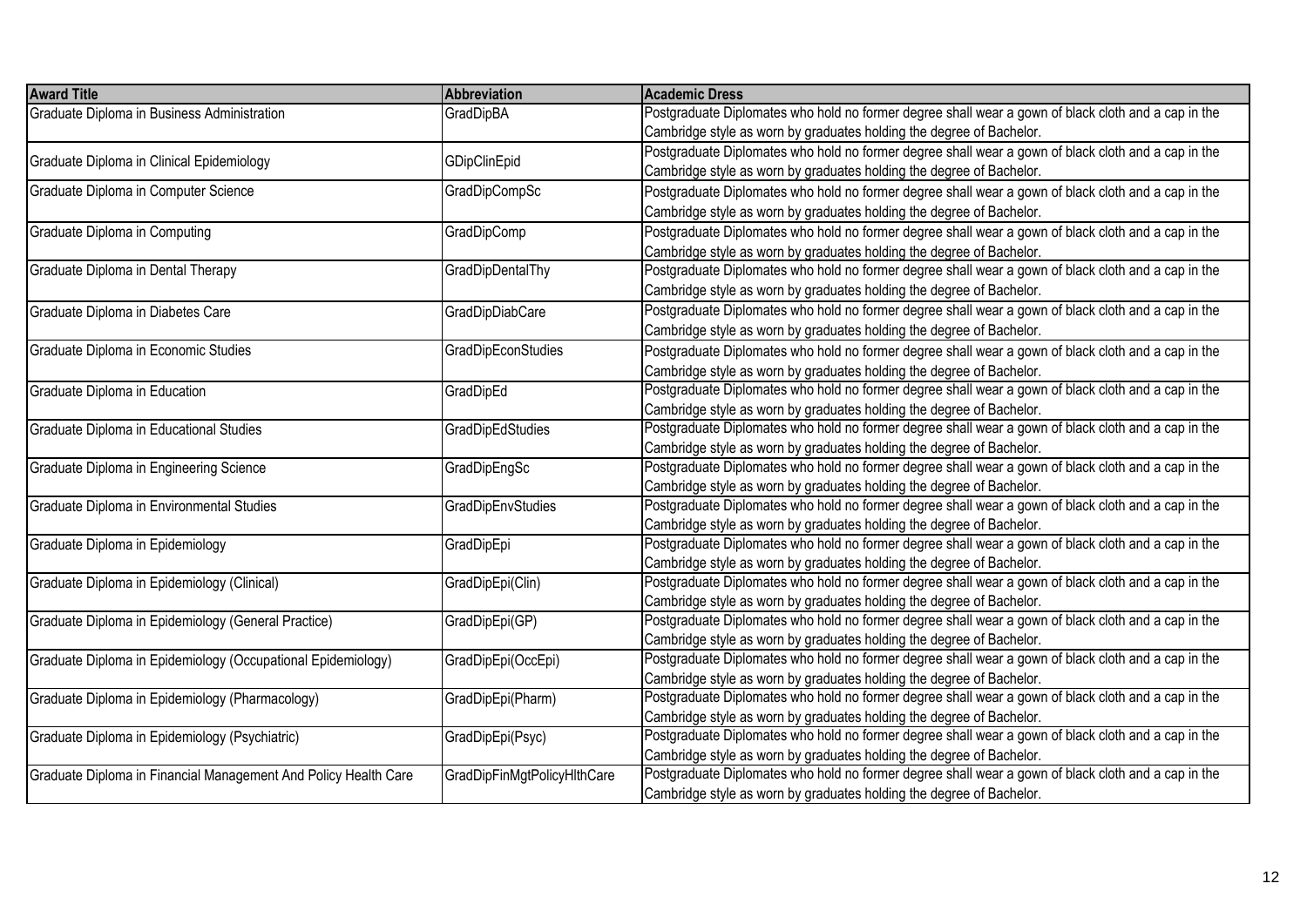| Postgraduate Diplomates who hold no former degree shall wear a gown of black cloth and a cap in the<br>Graduate Diploma in Genetic Counselling<br><b>GradDipGenCoun</b><br>Cambridge style as worn by graduates holding the degree of Bachelor.<br>Postgraduate Diplomates who hold no former degree shall wear a gown of black cloth and a cap in the<br><b>GradDipHIthPromo</b><br>Graduate Diploma in Health Promotion<br>Cambridge style as worn by graduates holding the degree of Bachelor.<br>Postgraduate Diplomates who hold no former degree shall wear a gown of black cloth and a cap in the<br>Graduate Diploma in Health Science (Nursing)<br>GradDipHlthSc(Nurs)<br>Cambridge style as worn by graduates holding the degree of Bachelor.<br>Postgraduate Diplomates who hold no former degree shall wear a gown of black cloth and a cap in the<br><b>GradDipHlthServMgt</b><br>Graduate Diploma in Health Services Management<br>Cambridge style as worn by graduates holding the degree of Bachelor.<br>Postgraduate Diplomates who hold no former degree shall wear a gown of black cloth and a cap in the<br><b>GradDipHlthSocSc</b><br>Graduate Diploma in Health Social Science<br>Cambridge style as worn by graduates holding the degree of Bachelor.<br>Postgraduate Diplomates who hold no former degree shall wear a gown of black cloth and a cap in the<br>GradDiplR<br>Graduate Diploma in Industrial Relations<br>Cambridge style as worn by graduates holding the degree of Bachelor.<br>Postgraduate Diplomates who hold no former degree shall wear a gown of black cloth and a cap in the<br>GradDipInfoSc<br>Graduate Diploma in Information Science<br>Cambridge style as worn by graduates holding the degree of Bachelor.<br>Postgraduate Diplomates who hold no former degree shall wear a gown of black cloth and a cap in the<br>GradDiplT<br>Graduate Diploma in Information Technology<br>Cambridge style as worn by graduates holding the degree of Bachelor.<br>Postgraduate Diplomates who hold no former degree shall wear a gown of black cloth and a cap in the<br>Graduate Diploma in International Business<br><b>GradDipIntBus</b><br>Cambridge style as worn by graduates holding the degree of Bachelor.<br>Postgraduate Diplomates who hold no former degree shall wear a gown of black cloth and a cap in the<br>Graduate Diploma in Language<br>GradDipLang<br>Cambridge style as worn by graduates holding the degree of Bachelor.<br>Postgraduate Diplomates who hold no former degree shall wear a gown of black cloth and a cap in the<br>GradDipLing<br>Graduate Diploma in Linguistics<br>Cambridge style as worn by graduates holding the degree of Bachelor.<br>Postgraduate Diplomates who hold no former degree shall wear a gown of black cloth and a cap in the<br>Graduate Diploma in Management<br>GradDipMgt<br>Cambridge style as worn by graduates holding the degree of Bachelor.<br>Graduate Diploma in Marketing<br>GradDipMktg<br>Postgraduate Diplomates who hold no former degree shall wear a gown of black cloth and a cap in the<br>Cambridge style as worn by graduates holding the degree of Bachelor.<br>Postgraduate Diplomates who hold no former degree shall wear a gown of black cloth and a cap in the<br>Graduate Diploma in Mathematical Studies<br>GradDipMathStudies<br>Cambridge style as worn by graduates holding the degree of Bachelor.<br>Postgraduate Diplomates who hold no former degree shall wear a gown of black cloth and a cap in the<br>Graduate Diploma in Medical Radiation Science (Mammography)<br>GradDipMRS(Mammography)<br>Cambridge style as worn by graduates holding the degree of Bachelor.<br>Postgraduate Diplomates who hold no former degree shall wear a gown of black cloth and a cap in the<br>GradDipMRS(NucMed)<br>Graduate Diploma in Medical Radiation Science (Nuclear Medicine)<br>Cambridge style as worn by graduates holding the degree of Bachelor.<br>GradDipMedStats<br>Postgraduate Diplomates who hold no former degree shall wear a gown of black cloth and a cap in the<br>Graduate Diploma in Medical Statistics<br>Cambridge style as worn by graduates holding the degree of Bachelor.<br>GradDipMid<br>Postgraduate Diplomates who hold no former degree shall wear a gown of black cloth and a cap in the<br>Graduate Diploma in Midwifery<br>Cambridge style as worn by graduates holding the degree of Bachelor.<br>Graduate Diploma in Multicultural Studies<br><b>GradDipMulticulturalStudies</b><br>Postgraduate Diplomates who hold no former degree shall wear a gown of black cloth and a cap in the | <b>Award Title</b> | <b>Abbreviation</b> | Academic Dress                                                       |
|--------------------------------------------------------------------------------------------------------------------------------------------------------------------------------------------------------------------------------------------------------------------------------------------------------------------------------------------------------------------------------------------------------------------------------------------------------------------------------------------------------------------------------------------------------------------------------------------------------------------------------------------------------------------------------------------------------------------------------------------------------------------------------------------------------------------------------------------------------------------------------------------------------------------------------------------------------------------------------------------------------------------------------------------------------------------------------------------------------------------------------------------------------------------------------------------------------------------------------------------------------------------------------------------------------------------------------------------------------------------------------------------------------------------------------------------------------------------------------------------------------------------------------------------------------------------------------------------------------------------------------------------------------------------------------------------------------------------------------------------------------------------------------------------------------------------------------------------------------------------------------------------------------------------------------------------------------------------------------------------------------------------------------------------------------------------------------------------------------------------------------------------------------------------------------------------------------------------------------------------------------------------------------------------------------------------------------------------------------------------------------------------------------------------------------------------------------------------------------------------------------------------------------------------------------------------------------------------------------------------------------------------------------------------------------------------------------------------------------------------------------------------------------------------------------------------------------------------------------------------------------------------------------------------------------------------------------------------------------------------------------------------------------------------------------------------------------------------------------------------------------------------------------------------------------------------------------------------------------------------------------------------------------------------------------------------------------------------------------------------------------------------------------------------------------------------------------------------------------------------------------------------------------------------------------------------------------------------------------------------------------------------------------------------------------------------------------------------------------------------------------------------------------------------------------------------------------------------------------------------------------------------------------------------------------------------------------------------------------------------------------------------------------------------------------------------------------------------------------------------------------------------------------------------------------------------------------------------------------------------------------------------------------------------------------------------------------------------------------------------------------------------------------------------------------------------------------------------------------------------------------------------------------------------------------------------------------------------------------------------------------------------------------------------|--------------------|---------------------|----------------------------------------------------------------------|
|                                                                                                                                                                                                                                                                                                                                                                                                                                                                                                                                                                                                                                                                                                                                                                                                                                                                                                                                                                                                                                                                                                                                                                                                                                                                                                                                                                                                                                                                                                                                                                                                                                                                                                                                                                                                                                                                                                                                                                                                                                                                                                                                                                                                                                                                                                                                                                                                                                                                                                                                                                                                                                                                                                                                                                                                                                                                                                                                                                                                                                                                                                                                                                                                                                                                                                                                                                                                                                                                                                                                                                                                                                                                                                                                                                                                                                                                                                                                                                                                                                                                                                                                                                                                                                                                                                                                                                                                                                                                                                                                                                                                                                                                    |                    |                     |                                                                      |
|                                                                                                                                                                                                                                                                                                                                                                                                                                                                                                                                                                                                                                                                                                                                                                                                                                                                                                                                                                                                                                                                                                                                                                                                                                                                                                                                                                                                                                                                                                                                                                                                                                                                                                                                                                                                                                                                                                                                                                                                                                                                                                                                                                                                                                                                                                                                                                                                                                                                                                                                                                                                                                                                                                                                                                                                                                                                                                                                                                                                                                                                                                                                                                                                                                                                                                                                                                                                                                                                                                                                                                                                                                                                                                                                                                                                                                                                                                                                                                                                                                                                                                                                                                                                                                                                                                                                                                                                                                                                                                                                                                                                                                                                    |                    |                     |                                                                      |
|                                                                                                                                                                                                                                                                                                                                                                                                                                                                                                                                                                                                                                                                                                                                                                                                                                                                                                                                                                                                                                                                                                                                                                                                                                                                                                                                                                                                                                                                                                                                                                                                                                                                                                                                                                                                                                                                                                                                                                                                                                                                                                                                                                                                                                                                                                                                                                                                                                                                                                                                                                                                                                                                                                                                                                                                                                                                                                                                                                                                                                                                                                                                                                                                                                                                                                                                                                                                                                                                                                                                                                                                                                                                                                                                                                                                                                                                                                                                                                                                                                                                                                                                                                                                                                                                                                                                                                                                                                                                                                                                                                                                                                                                    |                    |                     |                                                                      |
|                                                                                                                                                                                                                                                                                                                                                                                                                                                                                                                                                                                                                                                                                                                                                                                                                                                                                                                                                                                                                                                                                                                                                                                                                                                                                                                                                                                                                                                                                                                                                                                                                                                                                                                                                                                                                                                                                                                                                                                                                                                                                                                                                                                                                                                                                                                                                                                                                                                                                                                                                                                                                                                                                                                                                                                                                                                                                                                                                                                                                                                                                                                                                                                                                                                                                                                                                                                                                                                                                                                                                                                                                                                                                                                                                                                                                                                                                                                                                                                                                                                                                                                                                                                                                                                                                                                                                                                                                                                                                                                                                                                                                                                                    |                    |                     |                                                                      |
|                                                                                                                                                                                                                                                                                                                                                                                                                                                                                                                                                                                                                                                                                                                                                                                                                                                                                                                                                                                                                                                                                                                                                                                                                                                                                                                                                                                                                                                                                                                                                                                                                                                                                                                                                                                                                                                                                                                                                                                                                                                                                                                                                                                                                                                                                                                                                                                                                                                                                                                                                                                                                                                                                                                                                                                                                                                                                                                                                                                                                                                                                                                                                                                                                                                                                                                                                                                                                                                                                                                                                                                                                                                                                                                                                                                                                                                                                                                                                                                                                                                                                                                                                                                                                                                                                                                                                                                                                                                                                                                                                                                                                                                                    |                    |                     |                                                                      |
|                                                                                                                                                                                                                                                                                                                                                                                                                                                                                                                                                                                                                                                                                                                                                                                                                                                                                                                                                                                                                                                                                                                                                                                                                                                                                                                                                                                                                                                                                                                                                                                                                                                                                                                                                                                                                                                                                                                                                                                                                                                                                                                                                                                                                                                                                                                                                                                                                                                                                                                                                                                                                                                                                                                                                                                                                                                                                                                                                                                                                                                                                                                                                                                                                                                                                                                                                                                                                                                                                                                                                                                                                                                                                                                                                                                                                                                                                                                                                                                                                                                                                                                                                                                                                                                                                                                                                                                                                                                                                                                                                                                                                                                                    |                    |                     |                                                                      |
|                                                                                                                                                                                                                                                                                                                                                                                                                                                                                                                                                                                                                                                                                                                                                                                                                                                                                                                                                                                                                                                                                                                                                                                                                                                                                                                                                                                                                                                                                                                                                                                                                                                                                                                                                                                                                                                                                                                                                                                                                                                                                                                                                                                                                                                                                                                                                                                                                                                                                                                                                                                                                                                                                                                                                                                                                                                                                                                                                                                                                                                                                                                                                                                                                                                                                                                                                                                                                                                                                                                                                                                                                                                                                                                                                                                                                                                                                                                                                                                                                                                                                                                                                                                                                                                                                                                                                                                                                                                                                                                                                                                                                                                                    |                    |                     |                                                                      |
|                                                                                                                                                                                                                                                                                                                                                                                                                                                                                                                                                                                                                                                                                                                                                                                                                                                                                                                                                                                                                                                                                                                                                                                                                                                                                                                                                                                                                                                                                                                                                                                                                                                                                                                                                                                                                                                                                                                                                                                                                                                                                                                                                                                                                                                                                                                                                                                                                                                                                                                                                                                                                                                                                                                                                                                                                                                                                                                                                                                                                                                                                                                                                                                                                                                                                                                                                                                                                                                                                                                                                                                                                                                                                                                                                                                                                                                                                                                                                                                                                                                                                                                                                                                                                                                                                                                                                                                                                                                                                                                                                                                                                                                                    |                    |                     |                                                                      |
|                                                                                                                                                                                                                                                                                                                                                                                                                                                                                                                                                                                                                                                                                                                                                                                                                                                                                                                                                                                                                                                                                                                                                                                                                                                                                                                                                                                                                                                                                                                                                                                                                                                                                                                                                                                                                                                                                                                                                                                                                                                                                                                                                                                                                                                                                                                                                                                                                                                                                                                                                                                                                                                                                                                                                                                                                                                                                                                                                                                                                                                                                                                                                                                                                                                                                                                                                                                                                                                                                                                                                                                                                                                                                                                                                                                                                                                                                                                                                                                                                                                                                                                                                                                                                                                                                                                                                                                                                                                                                                                                                                                                                                                                    |                    |                     |                                                                      |
|                                                                                                                                                                                                                                                                                                                                                                                                                                                                                                                                                                                                                                                                                                                                                                                                                                                                                                                                                                                                                                                                                                                                                                                                                                                                                                                                                                                                                                                                                                                                                                                                                                                                                                                                                                                                                                                                                                                                                                                                                                                                                                                                                                                                                                                                                                                                                                                                                                                                                                                                                                                                                                                                                                                                                                                                                                                                                                                                                                                                                                                                                                                                                                                                                                                                                                                                                                                                                                                                                                                                                                                                                                                                                                                                                                                                                                                                                                                                                                                                                                                                                                                                                                                                                                                                                                                                                                                                                                                                                                                                                                                                                                                                    |                    |                     |                                                                      |
|                                                                                                                                                                                                                                                                                                                                                                                                                                                                                                                                                                                                                                                                                                                                                                                                                                                                                                                                                                                                                                                                                                                                                                                                                                                                                                                                                                                                                                                                                                                                                                                                                                                                                                                                                                                                                                                                                                                                                                                                                                                                                                                                                                                                                                                                                                                                                                                                                                                                                                                                                                                                                                                                                                                                                                                                                                                                                                                                                                                                                                                                                                                                                                                                                                                                                                                                                                                                                                                                                                                                                                                                                                                                                                                                                                                                                                                                                                                                                                                                                                                                                                                                                                                                                                                                                                                                                                                                                                                                                                                                                                                                                                                                    |                    |                     |                                                                      |
|                                                                                                                                                                                                                                                                                                                                                                                                                                                                                                                                                                                                                                                                                                                                                                                                                                                                                                                                                                                                                                                                                                                                                                                                                                                                                                                                                                                                                                                                                                                                                                                                                                                                                                                                                                                                                                                                                                                                                                                                                                                                                                                                                                                                                                                                                                                                                                                                                                                                                                                                                                                                                                                                                                                                                                                                                                                                                                                                                                                                                                                                                                                                                                                                                                                                                                                                                                                                                                                                                                                                                                                                                                                                                                                                                                                                                                                                                                                                                                                                                                                                                                                                                                                                                                                                                                                                                                                                                                                                                                                                                                                                                                                                    |                    |                     |                                                                      |
|                                                                                                                                                                                                                                                                                                                                                                                                                                                                                                                                                                                                                                                                                                                                                                                                                                                                                                                                                                                                                                                                                                                                                                                                                                                                                                                                                                                                                                                                                                                                                                                                                                                                                                                                                                                                                                                                                                                                                                                                                                                                                                                                                                                                                                                                                                                                                                                                                                                                                                                                                                                                                                                                                                                                                                                                                                                                                                                                                                                                                                                                                                                                                                                                                                                                                                                                                                                                                                                                                                                                                                                                                                                                                                                                                                                                                                                                                                                                                                                                                                                                                                                                                                                                                                                                                                                                                                                                                                                                                                                                                                                                                                                                    |                    |                     |                                                                      |
|                                                                                                                                                                                                                                                                                                                                                                                                                                                                                                                                                                                                                                                                                                                                                                                                                                                                                                                                                                                                                                                                                                                                                                                                                                                                                                                                                                                                                                                                                                                                                                                                                                                                                                                                                                                                                                                                                                                                                                                                                                                                                                                                                                                                                                                                                                                                                                                                                                                                                                                                                                                                                                                                                                                                                                                                                                                                                                                                                                                                                                                                                                                                                                                                                                                                                                                                                                                                                                                                                                                                                                                                                                                                                                                                                                                                                                                                                                                                                                                                                                                                                                                                                                                                                                                                                                                                                                                                                                                                                                                                                                                                                                                                    |                    |                     |                                                                      |
|                                                                                                                                                                                                                                                                                                                                                                                                                                                                                                                                                                                                                                                                                                                                                                                                                                                                                                                                                                                                                                                                                                                                                                                                                                                                                                                                                                                                                                                                                                                                                                                                                                                                                                                                                                                                                                                                                                                                                                                                                                                                                                                                                                                                                                                                                                                                                                                                                                                                                                                                                                                                                                                                                                                                                                                                                                                                                                                                                                                                                                                                                                                                                                                                                                                                                                                                                                                                                                                                                                                                                                                                                                                                                                                                                                                                                                                                                                                                                                                                                                                                                                                                                                                                                                                                                                                                                                                                                                                                                                                                                                                                                                                                    |                    |                     |                                                                      |
|                                                                                                                                                                                                                                                                                                                                                                                                                                                                                                                                                                                                                                                                                                                                                                                                                                                                                                                                                                                                                                                                                                                                                                                                                                                                                                                                                                                                                                                                                                                                                                                                                                                                                                                                                                                                                                                                                                                                                                                                                                                                                                                                                                                                                                                                                                                                                                                                                                                                                                                                                                                                                                                                                                                                                                                                                                                                                                                                                                                                                                                                                                                                                                                                                                                                                                                                                                                                                                                                                                                                                                                                                                                                                                                                                                                                                                                                                                                                                                                                                                                                                                                                                                                                                                                                                                                                                                                                                                                                                                                                                                                                                                                                    |                    |                     |                                                                      |
|                                                                                                                                                                                                                                                                                                                                                                                                                                                                                                                                                                                                                                                                                                                                                                                                                                                                                                                                                                                                                                                                                                                                                                                                                                                                                                                                                                                                                                                                                                                                                                                                                                                                                                                                                                                                                                                                                                                                                                                                                                                                                                                                                                                                                                                                                                                                                                                                                                                                                                                                                                                                                                                                                                                                                                                                                                                                                                                                                                                                                                                                                                                                                                                                                                                                                                                                                                                                                                                                                                                                                                                                                                                                                                                                                                                                                                                                                                                                                                                                                                                                                                                                                                                                                                                                                                                                                                                                                                                                                                                                                                                                                                                                    |                    |                     |                                                                      |
|                                                                                                                                                                                                                                                                                                                                                                                                                                                                                                                                                                                                                                                                                                                                                                                                                                                                                                                                                                                                                                                                                                                                                                                                                                                                                                                                                                                                                                                                                                                                                                                                                                                                                                                                                                                                                                                                                                                                                                                                                                                                                                                                                                                                                                                                                                                                                                                                                                                                                                                                                                                                                                                                                                                                                                                                                                                                                                                                                                                                                                                                                                                                                                                                                                                                                                                                                                                                                                                                                                                                                                                                                                                                                                                                                                                                                                                                                                                                                                                                                                                                                                                                                                                                                                                                                                                                                                                                                                                                                                                                                                                                                                                                    |                    |                     |                                                                      |
|                                                                                                                                                                                                                                                                                                                                                                                                                                                                                                                                                                                                                                                                                                                                                                                                                                                                                                                                                                                                                                                                                                                                                                                                                                                                                                                                                                                                                                                                                                                                                                                                                                                                                                                                                                                                                                                                                                                                                                                                                                                                                                                                                                                                                                                                                                                                                                                                                                                                                                                                                                                                                                                                                                                                                                                                                                                                                                                                                                                                                                                                                                                                                                                                                                                                                                                                                                                                                                                                                                                                                                                                                                                                                                                                                                                                                                                                                                                                                                                                                                                                                                                                                                                                                                                                                                                                                                                                                                                                                                                                                                                                                                                                    |                    |                     |                                                                      |
|                                                                                                                                                                                                                                                                                                                                                                                                                                                                                                                                                                                                                                                                                                                                                                                                                                                                                                                                                                                                                                                                                                                                                                                                                                                                                                                                                                                                                                                                                                                                                                                                                                                                                                                                                                                                                                                                                                                                                                                                                                                                                                                                                                                                                                                                                                                                                                                                                                                                                                                                                                                                                                                                                                                                                                                                                                                                                                                                                                                                                                                                                                                                                                                                                                                                                                                                                                                                                                                                                                                                                                                                                                                                                                                                                                                                                                                                                                                                                                                                                                                                                                                                                                                                                                                                                                                                                                                                                                                                                                                                                                                                                                                                    |                    |                     |                                                                      |
|                                                                                                                                                                                                                                                                                                                                                                                                                                                                                                                                                                                                                                                                                                                                                                                                                                                                                                                                                                                                                                                                                                                                                                                                                                                                                                                                                                                                                                                                                                                                                                                                                                                                                                                                                                                                                                                                                                                                                                                                                                                                                                                                                                                                                                                                                                                                                                                                                                                                                                                                                                                                                                                                                                                                                                                                                                                                                                                                                                                                                                                                                                                                                                                                                                                                                                                                                                                                                                                                                                                                                                                                                                                                                                                                                                                                                                                                                                                                                                                                                                                                                                                                                                                                                                                                                                                                                                                                                                                                                                                                                                                                                                                                    |                    |                     |                                                                      |
|                                                                                                                                                                                                                                                                                                                                                                                                                                                                                                                                                                                                                                                                                                                                                                                                                                                                                                                                                                                                                                                                                                                                                                                                                                                                                                                                                                                                                                                                                                                                                                                                                                                                                                                                                                                                                                                                                                                                                                                                                                                                                                                                                                                                                                                                                                                                                                                                                                                                                                                                                                                                                                                                                                                                                                                                                                                                                                                                                                                                                                                                                                                                                                                                                                                                                                                                                                                                                                                                                                                                                                                                                                                                                                                                                                                                                                                                                                                                                                                                                                                                                                                                                                                                                                                                                                                                                                                                                                                                                                                                                                                                                                                                    |                    |                     |                                                                      |
|                                                                                                                                                                                                                                                                                                                                                                                                                                                                                                                                                                                                                                                                                                                                                                                                                                                                                                                                                                                                                                                                                                                                                                                                                                                                                                                                                                                                                                                                                                                                                                                                                                                                                                                                                                                                                                                                                                                                                                                                                                                                                                                                                                                                                                                                                                                                                                                                                                                                                                                                                                                                                                                                                                                                                                                                                                                                                                                                                                                                                                                                                                                                                                                                                                                                                                                                                                                                                                                                                                                                                                                                                                                                                                                                                                                                                                                                                                                                                                                                                                                                                                                                                                                                                                                                                                                                                                                                                                                                                                                                                                                                                                                                    |                    |                     |                                                                      |
|                                                                                                                                                                                                                                                                                                                                                                                                                                                                                                                                                                                                                                                                                                                                                                                                                                                                                                                                                                                                                                                                                                                                                                                                                                                                                                                                                                                                                                                                                                                                                                                                                                                                                                                                                                                                                                                                                                                                                                                                                                                                                                                                                                                                                                                                                                                                                                                                                                                                                                                                                                                                                                                                                                                                                                                                                                                                                                                                                                                                                                                                                                                                                                                                                                                                                                                                                                                                                                                                                                                                                                                                                                                                                                                                                                                                                                                                                                                                                                                                                                                                                                                                                                                                                                                                                                                                                                                                                                                                                                                                                                                                                                                                    |                    |                     |                                                                      |
|                                                                                                                                                                                                                                                                                                                                                                                                                                                                                                                                                                                                                                                                                                                                                                                                                                                                                                                                                                                                                                                                                                                                                                                                                                                                                                                                                                                                                                                                                                                                                                                                                                                                                                                                                                                                                                                                                                                                                                                                                                                                                                                                                                                                                                                                                                                                                                                                                                                                                                                                                                                                                                                                                                                                                                                                                                                                                                                                                                                                                                                                                                                                                                                                                                                                                                                                                                                                                                                                                                                                                                                                                                                                                                                                                                                                                                                                                                                                                                                                                                                                                                                                                                                                                                                                                                                                                                                                                                                                                                                                                                                                                                                                    |                    |                     |                                                                      |
|                                                                                                                                                                                                                                                                                                                                                                                                                                                                                                                                                                                                                                                                                                                                                                                                                                                                                                                                                                                                                                                                                                                                                                                                                                                                                                                                                                                                                                                                                                                                                                                                                                                                                                                                                                                                                                                                                                                                                                                                                                                                                                                                                                                                                                                                                                                                                                                                                                                                                                                                                                                                                                                                                                                                                                                                                                                                                                                                                                                                                                                                                                                                                                                                                                                                                                                                                                                                                                                                                                                                                                                                                                                                                                                                                                                                                                                                                                                                                                                                                                                                                                                                                                                                                                                                                                                                                                                                                                                                                                                                                                                                                                                                    |                    |                     |                                                                      |
|                                                                                                                                                                                                                                                                                                                                                                                                                                                                                                                                                                                                                                                                                                                                                                                                                                                                                                                                                                                                                                                                                                                                                                                                                                                                                                                                                                                                                                                                                                                                                                                                                                                                                                                                                                                                                                                                                                                                                                                                                                                                                                                                                                                                                                                                                                                                                                                                                                                                                                                                                                                                                                                                                                                                                                                                                                                                                                                                                                                                                                                                                                                                                                                                                                                                                                                                                                                                                                                                                                                                                                                                                                                                                                                                                                                                                                                                                                                                                                                                                                                                                                                                                                                                                                                                                                                                                                                                                                                                                                                                                                                                                                                                    |                    |                     |                                                                      |
|                                                                                                                                                                                                                                                                                                                                                                                                                                                                                                                                                                                                                                                                                                                                                                                                                                                                                                                                                                                                                                                                                                                                                                                                                                                                                                                                                                                                                                                                                                                                                                                                                                                                                                                                                                                                                                                                                                                                                                                                                                                                                                                                                                                                                                                                                                                                                                                                                                                                                                                                                                                                                                                                                                                                                                                                                                                                                                                                                                                                                                                                                                                                                                                                                                                                                                                                                                                                                                                                                                                                                                                                                                                                                                                                                                                                                                                                                                                                                                                                                                                                                                                                                                                                                                                                                                                                                                                                                                                                                                                                                                                                                                                                    |                    |                     |                                                                      |
|                                                                                                                                                                                                                                                                                                                                                                                                                                                                                                                                                                                                                                                                                                                                                                                                                                                                                                                                                                                                                                                                                                                                                                                                                                                                                                                                                                                                                                                                                                                                                                                                                                                                                                                                                                                                                                                                                                                                                                                                                                                                                                                                                                                                                                                                                                                                                                                                                                                                                                                                                                                                                                                                                                                                                                                                                                                                                                                                                                                                                                                                                                                                                                                                                                                                                                                                                                                                                                                                                                                                                                                                                                                                                                                                                                                                                                                                                                                                                                                                                                                                                                                                                                                                                                                                                                                                                                                                                                                                                                                                                                                                                                                                    |                    |                     |                                                                      |
|                                                                                                                                                                                                                                                                                                                                                                                                                                                                                                                                                                                                                                                                                                                                                                                                                                                                                                                                                                                                                                                                                                                                                                                                                                                                                                                                                                                                                                                                                                                                                                                                                                                                                                                                                                                                                                                                                                                                                                                                                                                                                                                                                                                                                                                                                                                                                                                                                                                                                                                                                                                                                                                                                                                                                                                                                                                                                                                                                                                                                                                                                                                                                                                                                                                                                                                                                                                                                                                                                                                                                                                                                                                                                                                                                                                                                                                                                                                                                                                                                                                                                                                                                                                                                                                                                                                                                                                                                                                                                                                                                                                                                                                                    |                    |                     |                                                                      |
|                                                                                                                                                                                                                                                                                                                                                                                                                                                                                                                                                                                                                                                                                                                                                                                                                                                                                                                                                                                                                                                                                                                                                                                                                                                                                                                                                                                                                                                                                                                                                                                                                                                                                                                                                                                                                                                                                                                                                                                                                                                                                                                                                                                                                                                                                                                                                                                                                                                                                                                                                                                                                                                                                                                                                                                                                                                                                                                                                                                                                                                                                                                                                                                                                                                                                                                                                                                                                                                                                                                                                                                                                                                                                                                                                                                                                                                                                                                                                                                                                                                                                                                                                                                                                                                                                                                                                                                                                                                                                                                                                                                                                                                                    |                    |                     |                                                                      |
|                                                                                                                                                                                                                                                                                                                                                                                                                                                                                                                                                                                                                                                                                                                                                                                                                                                                                                                                                                                                                                                                                                                                                                                                                                                                                                                                                                                                                                                                                                                                                                                                                                                                                                                                                                                                                                                                                                                                                                                                                                                                                                                                                                                                                                                                                                                                                                                                                                                                                                                                                                                                                                                                                                                                                                                                                                                                                                                                                                                                                                                                                                                                                                                                                                                                                                                                                                                                                                                                                                                                                                                                                                                                                                                                                                                                                                                                                                                                                                                                                                                                                                                                                                                                                                                                                                                                                                                                                                                                                                                                                                                                                                                                    |                    |                     |                                                                      |
|                                                                                                                                                                                                                                                                                                                                                                                                                                                                                                                                                                                                                                                                                                                                                                                                                                                                                                                                                                                                                                                                                                                                                                                                                                                                                                                                                                                                                                                                                                                                                                                                                                                                                                                                                                                                                                                                                                                                                                                                                                                                                                                                                                                                                                                                                                                                                                                                                                                                                                                                                                                                                                                                                                                                                                                                                                                                                                                                                                                                                                                                                                                                                                                                                                                                                                                                                                                                                                                                                                                                                                                                                                                                                                                                                                                                                                                                                                                                                                                                                                                                                                                                                                                                                                                                                                                                                                                                                                                                                                                                                                                                                                                                    |                    |                     |                                                                      |
|                                                                                                                                                                                                                                                                                                                                                                                                                                                                                                                                                                                                                                                                                                                                                                                                                                                                                                                                                                                                                                                                                                                                                                                                                                                                                                                                                                                                                                                                                                                                                                                                                                                                                                                                                                                                                                                                                                                                                                                                                                                                                                                                                                                                                                                                                                                                                                                                                                                                                                                                                                                                                                                                                                                                                                                                                                                                                                                                                                                                                                                                                                                                                                                                                                                                                                                                                                                                                                                                                                                                                                                                                                                                                                                                                                                                                                                                                                                                                                                                                                                                                                                                                                                                                                                                                                                                                                                                                                                                                                                                                                                                                                                                    |                    |                     |                                                                      |
|                                                                                                                                                                                                                                                                                                                                                                                                                                                                                                                                                                                                                                                                                                                                                                                                                                                                                                                                                                                                                                                                                                                                                                                                                                                                                                                                                                                                                                                                                                                                                                                                                                                                                                                                                                                                                                                                                                                                                                                                                                                                                                                                                                                                                                                                                                                                                                                                                                                                                                                                                                                                                                                                                                                                                                                                                                                                                                                                                                                                                                                                                                                                                                                                                                                                                                                                                                                                                                                                                                                                                                                                                                                                                                                                                                                                                                                                                                                                                                                                                                                                                                                                                                                                                                                                                                                                                                                                                                                                                                                                                                                                                                                                    |                    |                     |                                                                      |
|                                                                                                                                                                                                                                                                                                                                                                                                                                                                                                                                                                                                                                                                                                                                                                                                                                                                                                                                                                                                                                                                                                                                                                                                                                                                                                                                                                                                                                                                                                                                                                                                                                                                                                                                                                                                                                                                                                                                                                                                                                                                                                                                                                                                                                                                                                                                                                                                                                                                                                                                                                                                                                                                                                                                                                                                                                                                                                                                                                                                                                                                                                                                                                                                                                                                                                                                                                                                                                                                                                                                                                                                                                                                                                                                                                                                                                                                                                                                                                                                                                                                                                                                                                                                                                                                                                                                                                                                                                                                                                                                                                                                                                                                    |                    |                     |                                                                      |
|                                                                                                                                                                                                                                                                                                                                                                                                                                                                                                                                                                                                                                                                                                                                                                                                                                                                                                                                                                                                                                                                                                                                                                                                                                                                                                                                                                                                                                                                                                                                                                                                                                                                                                                                                                                                                                                                                                                                                                                                                                                                                                                                                                                                                                                                                                                                                                                                                                                                                                                                                                                                                                                                                                                                                                                                                                                                                                                                                                                                                                                                                                                                                                                                                                                                                                                                                                                                                                                                                                                                                                                                                                                                                                                                                                                                                                                                                                                                                                                                                                                                                                                                                                                                                                                                                                                                                                                                                                                                                                                                                                                                                                                                    |                    |                     |                                                                      |
|                                                                                                                                                                                                                                                                                                                                                                                                                                                                                                                                                                                                                                                                                                                                                                                                                                                                                                                                                                                                                                                                                                                                                                                                                                                                                                                                                                                                                                                                                                                                                                                                                                                                                                                                                                                                                                                                                                                                                                                                                                                                                                                                                                                                                                                                                                                                                                                                                                                                                                                                                                                                                                                                                                                                                                                                                                                                                                                                                                                                                                                                                                                                                                                                                                                                                                                                                                                                                                                                                                                                                                                                                                                                                                                                                                                                                                                                                                                                                                                                                                                                                                                                                                                                                                                                                                                                                                                                                                                                                                                                                                                                                                                                    |                    |                     | Cambridge style as worn by graduates holding the degree of Bachelor. |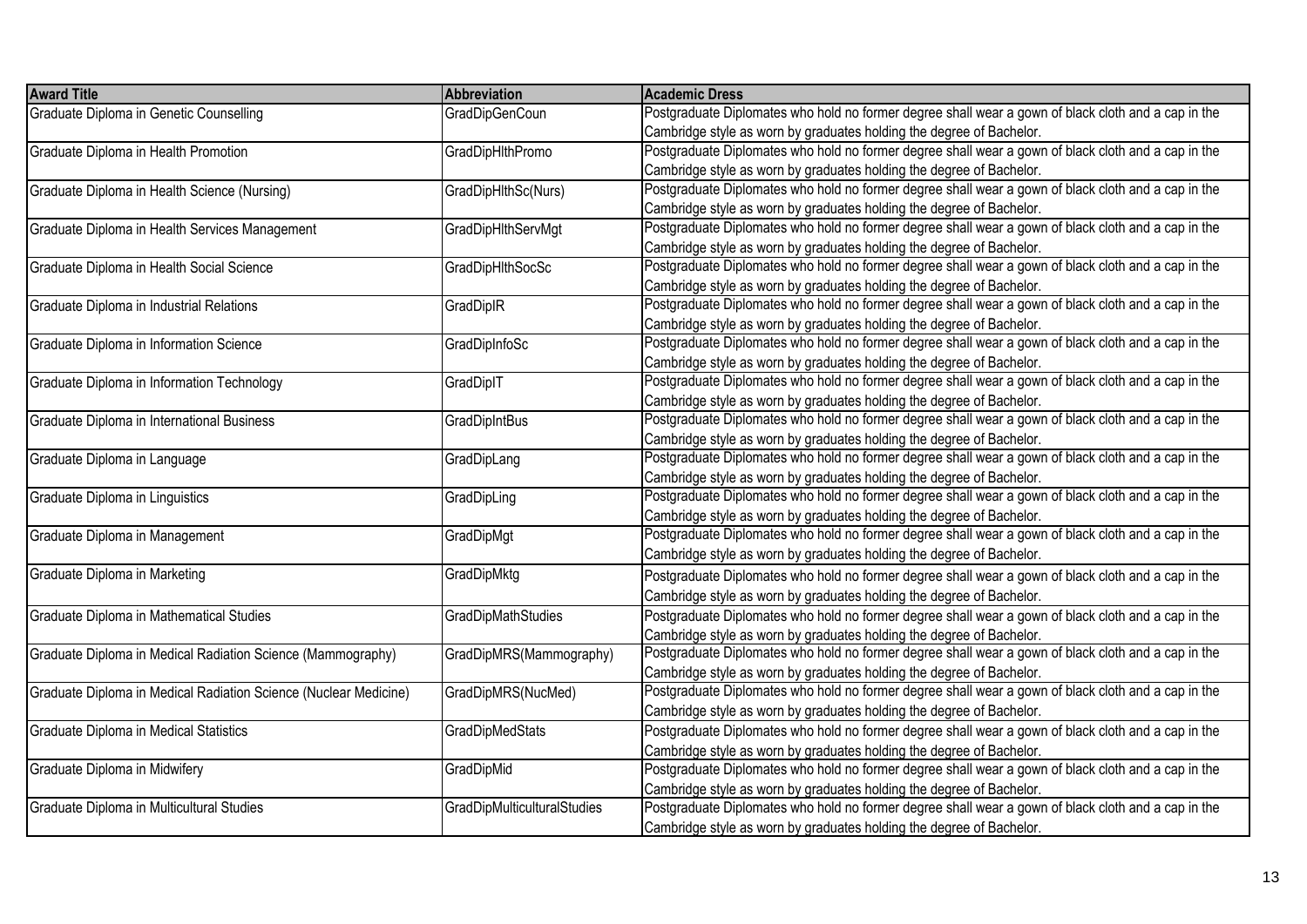| <b>Award Title</b>                                         | Abbreviation                | <b>Academic Dress</b>                                                                               |
|------------------------------------------------------------|-----------------------------|-----------------------------------------------------------------------------------------------------|
| Graduate Diploma in Musculoskeletal Medicine               | GradDipMusculoskeletalMed   | Postgraduate Diplomates who hold no former degree shall wear a gown of black cloth and a cap in the |
|                                                            |                             | Cambridge style as worn by graduates holding the degree of Bachelor.                                |
| Graduate Diploma in Nursing                                | <b>GradDipNurs</b>          | Postgraduate Diplomates who hold no former degree shall wear a gown of black cloth and a cap in the |
|                                                            |                             | Cambridge style as worn by graduates holding the degree of Bachelor.                                |
| Graduate Diploma in Nursing (Advanced Practice)            | GradDipNurs(AdvPrac)        | Postgraduate Diplomates who hold no former degree shall wear a gown of black cloth and a cap in the |
|                                                            |                             | Cambridge style as worn by graduates holding the degree of Bachelor.                                |
| Graduate Diploma in Nursing (Aged Care)                    | GradDipNurs(AgedCare)       | Postgraduate Diplomates who hold no former degree shall wear a gown of black cloth and a cap in the |
|                                                            |                             | Cambridge style as worn by graduates holding the degree of Bachelor.                                |
| Graduate Diploma in Nursing (General Practice)             | GradDipNurs(GP)             | Postgraduate Diplomates who hold no former degree shall wear a gown of black cloth and a cap in the |
|                                                            |                             | Cambridge style as worn by graduates holding the degree of Bachelor.                                |
| Graduate Diploma in Nursing (Midwifery)                    | GradDipNurs(Mid)            | Postgraduate Diplomates who hold no former degree shall wear a gown of black cloth and a cap in the |
|                                                            |                             | Cambridge style as worn by graduates holding the degree of Bachelor.                                |
| Graduate Diploma in Nursing (Palliative Care)              | GradDipNurs(PalliativeCare) | Postgraduate Diplomates who hold no former degree shall wear a gown of black cloth and a cap in the |
|                                                            |                             | Cambridge style as worn by graduates holding the degree of Bachelor.                                |
| Graduate Diploma in Nursing (Psychology and Mental Health) | GradDipNurs(PsycMentalHlth) | Postgraduate Diplomates who hold no former degree shall wear a gown of black cloth and a cap in the |
|                                                            |                             | Cambridge style as worn by graduates holding the degree of Bachelor.                                |
| Graduate Diploma in Occupational Health and Safety         | <b>GradDipOHS</b>           | Postgraduate Diplomates who hold no former degree shall wear a gown of black cloth and a cap in the |
|                                                            |                             | Cambridge style as worn by graduates holding the degree of Bachelor.                                |
| Graduate Diploma in Pharmaceutical Sciences                |                             | Postgraduate Diplomates who hold no former degree shall wear a gown of black cloth and a cap in the |
| [Note: this is an Exit Award]                              | GDipPharSc                  | Cambridge style as worn by graduates holding the degree of Bachelor.                                |
|                                                            |                             | Postgraduate Diplomates who hold no former degree shall wear a gown of black cloth and a cap in the |
| Graduate Diploma in Psychology                             | GDipPsych                   | Cambridge style as worn by graduates holding the degree of Bachelor.                                |
| Graduate Diploma in Psychology (Postgraduate)              | GDipPsych(PG)               | Postgraduate Diplomates who hold no former degree shall wear a gown of black cloth and a cap in the |
|                                                            |                             | Cambridge style as worn by graduates holding the degree of Bachelor.                                |
| Graduate Diploma in Quality Improvement in Health Care     | GradDipQImpHIthCare         | Postgraduate Diplomates who hold no former degree shall wear a gown of black cloth and a cap in the |
|                                                            |                             | Cambridge style as worn by graduates holding the degree of Bachelor.                                |
| Graduate Diploma in Science                                | <b>GradDipSc</b>            | Postgraduate Diplomates who hold no former degree shall wear a gown of black cloth and a cap in the |
|                                                            |                             | Cambridge style as worn by graduates holding the degree of Bachelor.                                |
| Graduate Diploma in Social Administration                  | GradDipSocAdmin             | Postgraduate Diplomates who hold no former degree shall wear a gown of black cloth and a cap in the |
|                                                            |                             | Cambridge style as worn by graduates holding the degree of Bachelor.                                |
| Graduate Diploma in Sports Nutrition                       | GradDipSportsNutrition      | Postgraduate Diplomates who hold no former degree shall wear a gown of black cloth and a cap in the |
|                                                            |                             | Cambridge style as worn by graduates holding the degree of Bachelor.                                |
| Graduate Diploma in Statistics                             | GradDipStats                | Postgraduate Diplomates who hold no former degree shall wear a gown of black cloth and a cap in the |
|                                                            |                             | Cambridge style as worn by graduates holding the degree of Bachelor.                                |
| Graduate Diploma in Stroke Management                      | GradDipStrokeMgt            | Postgraduate Diplomates who hold no former degree shall wear a gown of black cloth and a cap in the |
|                                                            |                             | Cambridge style as worn by graduates holding the degree of Bachelor.                                |
| Graduate Diploma in Surveying                              | GradDipSurv                 | Postgraduate Diplomates who hold no former degree shall wear a gown of black cloth and a cap in the |
|                                                            |                             | Cambridge style as worn by graduates holding the degree of Bachelor.                                |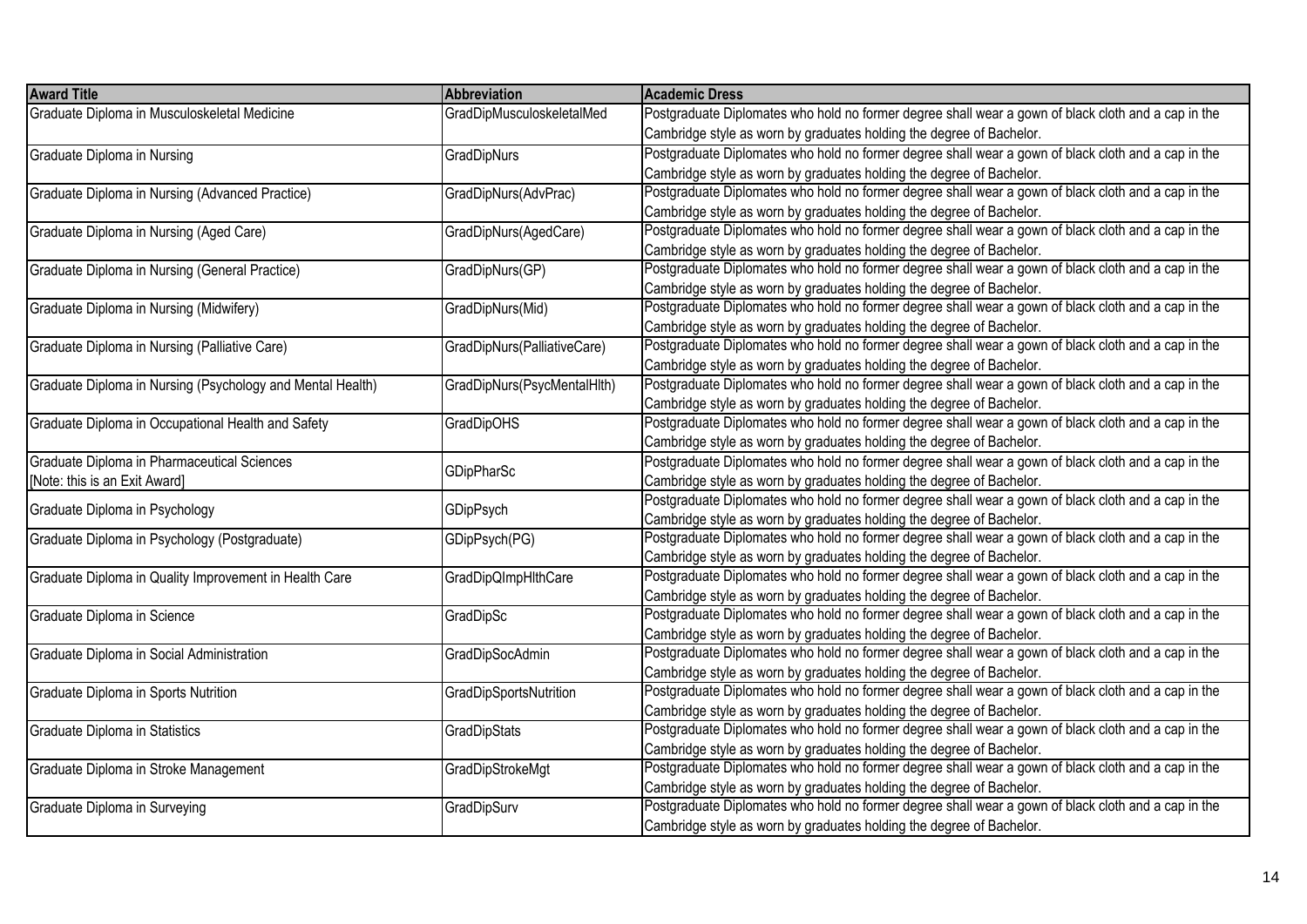| <b>Award Title</b>                                           | <b>Abbreviation</b>      | Academic Dress                                                                                             |
|--------------------------------------------------------------|--------------------------|------------------------------------------------------------------------------------------------------------|
| <b>Graduate Diploma in Taxation Studies</b>                  | GradDipTaxStudies        | Postgraduate Diplomates who hold no former degree shall wear a gown of black cloth and a cap in the        |
|                                                              |                          | Cambridge style as worn by graduates holding the degree of Bachelor.                                       |
| Graduate Diploma in Welfare Law                              | GradDipWelfareLaw        | Postgraduate Diplomates who hold no former degree shall wear a gown of black cloth and a cap in the        |
|                                                              |                          | Cambridge style as worn by graduates holding the degree of Bachelor.                                       |
| Graduate Diploma in Women's Health                           | <b>GradDipWomensHlth</b> | Postgraduate Diplomates who hold no former degree shall wear a gown of black cloth and a cap in the        |
|                                                              |                          | Cambridge style as worn by graduates holding the degree of Bachelor.                                       |
| Master of Advanced Information Technology                    | MAdvIT                   | A gown of black cloth and a hood as worn by Masters of Arts of the University of Cambridge, fully lined in |
|                                                              |                          | violet and a black cap in the Cambridge style.                                                             |
| Master of Applied Ethics                                     | <b>MAppEthics</b>        | A gown of black cloth and a hood as worn by Masters of Arts of the University of Cambridge, fully lined in |
|                                                              |                          | pearl and a black cap in the Cambridge style.                                                              |
|                                                              |                          | A gown of black cloth and a hood as worn by Masters of Arts of the University of Cambridge, fully lined in |
| Master of Applied Health and Business Psychology             | MAppHlthBusPsych         | pearl and a black cap in the Cambridge style.                                                              |
| Master of Applied Management                                 | MAppMgt                  | A gown of black cloth and a hood as worn by Masters of Arts of the University of Cambridge, fully lined in |
|                                                              |                          | turquoise and a black cap in the Cambridge style.                                                          |
| Master of Applied Management (Architecture)                  | MAppMgt(Arch)            | A gown of black cloth and a hood as worn by Masters of Arts of the University of Cambridge, fully lined in |
|                                                              |                          | garnet and a black cap in the Cambridge style.                                                             |
| Master of Applied Management (Education)                     | MAppMgt(Ed)              | A gown of black cloth and a hood as worn by Masters of Arts of the University of Cambridge, fully lined in |
|                                                              |                          | shamrock and a black cap in the Cambridge style.                                                           |
| Master of Applied Management (Health)                        | MAppMgt(Hlth)            | A gown of black cloth and a hood as worn by Masters of Arts of the University of Cambridge, fully lined in |
|                                                              |                          | rhodochrosite and a black cap in the Cambridge style.                                                      |
| Master of Applied Management (Nursing)                       | MAppMgt(Nurs)            | A gown of black cloth and a hood as worn by Masters of Arts of the University of Cambridge, fully lined in |
|                                                              |                          | international orange and a black cap in the Cambridge style.                                               |
| Master of Applied Management (Social Change and Development) | MAppMgt(SocChangeDev)    | A gown of black cloth and a hood as worn by Masters of Arts of the University of Cambridge, fully lined in |
|                                                              |                          | pearl and a black cap in the Cambridge style.                                                              |
| Master of Applied Management (Tourism)                       | MAppMgt(Tour)            | A gown of black cloth and a hood as worn by Masters of Arts of the University of Cambridge, fully lined in |
|                                                              |                          | pearl and a black cap in the Cambridge style.                                                              |
| Master of Applied Psychology                                 | MAppPsyc                 | A gown of black cloth and a hood as worn by Masters of Arts of the University of Cambridge, fully lined in |
|                                                              |                          | pearl and a black cap in the Cambridge style.                                                              |
| Master of Architecture                                       | MArch                    | A gown of black cloth and a black cap as worn by Masters of Arts of the University of Cambridge, and a     |
|                                                              |                          | hood as worn by Doctors of Philosophy, namely a hood of garnet lined with silver grey.                     |
| Master of Arts                                               | <b>MA</b>                | A gown of black cloth and a hood as worn by Masters of Arts of the University of Cambridge, fully lined in |
|                                                              |                          | pearl and a black cap in the Cambridge style.                                                              |
| Master of Arts                                               | <b>MA</b>                | A gown of black cloth and a black cap as worn by Masters of Arts of the University of Cambridge, and a     |
|                                                              |                          | hood as worn by Doctors of Philosophy, namely a hood of garnet lined with silver grey.                     |
| Master of Arts (Music)                                       | MA(Mus)                  | A gown of black cloth and a hood as worn by Masters of Arts of the University of Cambridge, fully lined in |
|                                                              |                          | lilac and a black cap in the Cambridge style.                                                              |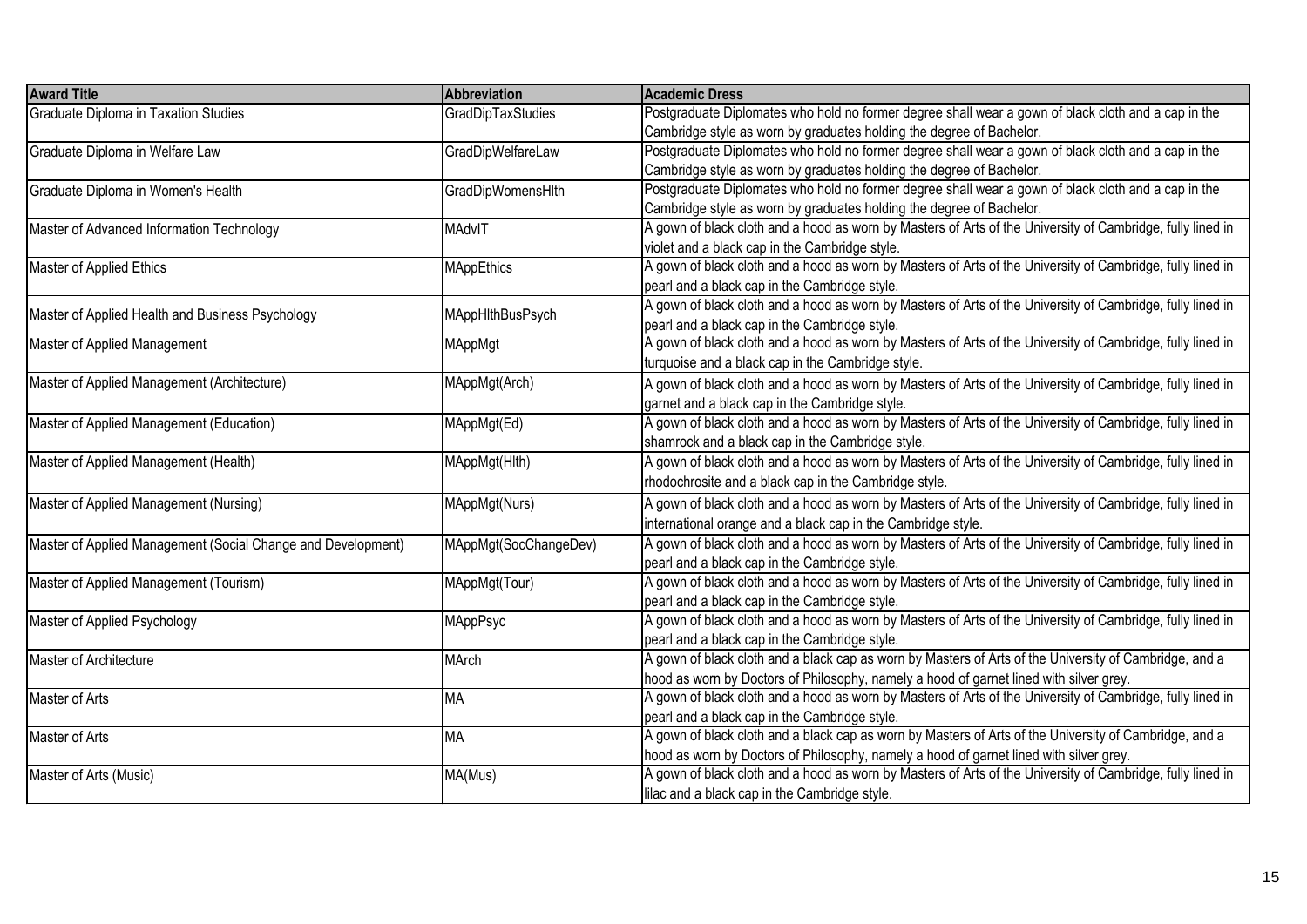| A gown of black cloth and a hood as worn by Masters of Arts of the University of Cambridge, fully lined in<br>Master of Biolnnovation and Design<br><b>MBioInnoDes</b><br>rhodochrosite and a black cap in the Cambridge style.<br>A gown of black cloth and a hood as worn by Masters of Arts of the University of Cambridge, fully lined in<br><b>MBus</b><br>turquoise and a black cap in the Cambridge style.<br>A gown of black cloth and a black cap as worn by Masters of Arts of the University of Cambridge, and a<br>MBldg<br>hood as worn by Doctors of Philosophy, namely a hood of garnet lined with silver grey.<br>A gown of black cloth and a hood as worn by Masters of Arts of the University of Cambridge, fully lined in<br><b>MBusRes</b><br>Master of Business Research<br>turquoise and a black cap in the Cambridge style.<br>Master of Commerce<br><b>MCom</b><br>A gown of black cloth and a black cap as worn by Masters of Arts of the University of Cambridge, and a<br>hood as worn by Doctors of Philosophy, namely a hood of garnet lined with silver grey.<br>Master of Commerce (Accounting)<br>A gown of black cloth and a hood as worn by Masters of Arts of the University of Cambridge, fully lined in<br>MCom(Accounting) |
|------------------------------------------------------------------------------------------------------------------------------------------------------------------------------------------------------------------------------------------------------------------------------------------------------------------------------------------------------------------------------------------------------------------------------------------------------------------------------------------------------------------------------------------------------------------------------------------------------------------------------------------------------------------------------------------------------------------------------------------------------------------------------------------------------------------------------------------------------------------------------------------------------------------------------------------------------------------------------------------------------------------------------------------------------------------------------------------------------------------------------------------------------------------------------------------------------------------------------------------------------------------|
| Master of Business<br>Master of Building                                                                                                                                                                                                                                                                                                                                                                                                                                                                                                                                                                                                                                                                                                                                                                                                                                                                                                                                                                                                                                                                                                                                                                                                                         |
|                                                                                                                                                                                                                                                                                                                                                                                                                                                                                                                                                                                                                                                                                                                                                                                                                                                                                                                                                                                                                                                                                                                                                                                                                                                                  |
|                                                                                                                                                                                                                                                                                                                                                                                                                                                                                                                                                                                                                                                                                                                                                                                                                                                                                                                                                                                                                                                                                                                                                                                                                                                                  |
|                                                                                                                                                                                                                                                                                                                                                                                                                                                                                                                                                                                                                                                                                                                                                                                                                                                                                                                                                                                                                                                                                                                                                                                                                                                                  |
|                                                                                                                                                                                                                                                                                                                                                                                                                                                                                                                                                                                                                                                                                                                                                                                                                                                                                                                                                                                                                                                                                                                                                                                                                                                                  |
|                                                                                                                                                                                                                                                                                                                                                                                                                                                                                                                                                                                                                                                                                                                                                                                                                                                                                                                                                                                                                                                                                                                                                                                                                                                                  |
|                                                                                                                                                                                                                                                                                                                                                                                                                                                                                                                                                                                                                                                                                                                                                                                                                                                                                                                                                                                                                                                                                                                                                                                                                                                                  |
|                                                                                                                                                                                                                                                                                                                                                                                                                                                                                                                                                                                                                                                                                                                                                                                                                                                                                                                                                                                                                                                                                                                                                                                                                                                                  |
|                                                                                                                                                                                                                                                                                                                                                                                                                                                                                                                                                                                                                                                                                                                                                                                                                                                                                                                                                                                                                                                                                                                                                                                                                                                                  |
|                                                                                                                                                                                                                                                                                                                                                                                                                                                                                                                                                                                                                                                                                                                                                                                                                                                                                                                                                                                                                                                                                                                                                                                                                                                                  |
|                                                                                                                                                                                                                                                                                                                                                                                                                                                                                                                                                                                                                                                                                                                                                                                                                                                                                                                                                                                                                                                                                                                                                                                                                                                                  |
| turquoise and a black cap in the Cambridge style.                                                                                                                                                                                                                                                                                                                                                                                                                                                                                                                                                                                                                                                                                                                                                                                                                                                                                                                                                                                                                                                                                                                                                                                                                |
| A gown of black cloth and a hood as worn by Masters of Arts of the University of Cambridge, fully lined in<br>Master of Commerce (Economics)<br>MCom(Econ)                                                                                                                                                                                                                                                                                                                                                                                                                                                                                                                                                                                                                                                                                                                                                                                                                                                                                                                                                                                                                                                                                                       |
| turquoise and a black cap in the Cambridge style.                                                                                                                                                                                                                                                                                                                                                                                                                                                                                                                                                                                                                                                                                                                                                                                                                                                                                                                                                                                                                                                                                                                                                                                                                |
| A gown of black cloth and a hood as worn by Masters of Arts of the University of Cambridge, fully lined in<br>Master of Common Law<br>MCommonLaw                                                                                                                                                                                                                                                                                                                                                                                                                                                                                                                                                                                                                                                                                                                                                                                                                                                                                                                                                                                                                                                                                                                 |
| waratah and a black cap in the Cambridge style.                                                                                                                                                                                                                                                                                                                                                                                                                                                                                                                                                                                                                                                                                                                                                                                                                                                                                                                                                                                                                                                                                                                                                                                                                  |
| A gown of black cloth and a black cap as worn by Masters of Arts of the University of Cambridge, and a<br>Master of Computer Science<br>MCompSc                                                                                                                                                                                                                                                                                                                                                                                                                                                                                                                                                                                                                                                                                                                                                                                                                                                                                                                                                                                                                                                                                                                  |
| hood as worn by Doctors of Philosophy, namely a hood of garnet lined with silver grey.                                                                                                                                                                                                                                                                                                                                                                                                                                                                                                                                                                                                                                                                                                                                                                                                                                                                                                                                                                                                                                                                                                                                                                           |
| Master of Computing<br>A gown of black cloth and a hood as worn by Masters of Arts of the University of Cambridge, fully lined in<br><b>MComp</b>                                                                                                                                                                                                                                                                                                                                                                                                                                                                                                                                                                                                                                                                                                                                                                                                                                                                                                                                                                                                                                                                                                                |
| violet and a black cap in the Cambridge style.                                                                                                                                                                                                                                                                                                                                                                                                                                                                                                                                                                                                                                                                                                                                                                                                                                                                                                                                                                                                                                                                                                                                                                                                                   |
| A gown of black cloth and a hood as worn by Masters of Arts of the University of Cambridge, fully lined in                                                                                                                                                                                                                                                                                                                                                                                                                                                                                                                                                                                                                                                                                                                                                                                                                                                                                                                                                                                                                                                                                                                                                       |
| Master of Co-operatives Management and Organisation<br>MCoopMgtOrg<br>turquoise and a black cap in the Cambridge style.                                                                                                                                                                                                                                                                                                                                                                                                                                                                                                                                                                                                                                                                                                                                                                                                                                                                                                                                                                                                                                                                                                                                          |
| Master of Creative Arts<br>A gown of black cloth and a hood as worn by Masters of Arts of the University of Cambridge, fully lined in<br><b>MCreativeArts</b>                                                                                                                                                                                                                                                                                                                                                                                                                                                                                                                                                                                                                                                                                                                                                                                                                                                                                                                                                                                                                                                                                                    |
| pearl and a black cap in the Cambridge style.                                                                                                                                                                                                                                                                                                                                                                                                                                                                                                                                                                                                                                                                                                                                                                                                                                                                                                                                                                                                                                                                                                                                                                                                                    |
| A gown of black cloth and a black cap as worn by Masters of Arts of the University of Cambridge, and a<br>Master of Design<br>MDesign                                                                                                                                                                                                                                                                                                                                                                                                                                                                                                                                                                                                                                                                                                                                                                                                                                                                                                                                                                                                                                                                                                                            |
| hood as worn by Doctors of Philosophy, namely a hood of garnet lined with silver grey.                                                                                                                                                                                                                                                                                                                                                                                                                                                                                                                                                                                                                                                                                                                                                                                                                                                                                                                                                                                                                                                                                                                                                                           |
| Master of Diabetes Care<br>A gown of black cloth and a hood as worn by Masters of Arts of the University of Cambridge, fully lined in<br><b>MDiabCare</b>                                                                                                                                                                                                                                                                                                                                                                                                                                                                                                                                                                                                                                                                                                                                                                                                                                                                                                                                                                                                                                                                                                        |
| rhodochrosite and a black cap in the Cambridge style.                                                                                                                                                                                                                                                                                                                                                                                                                                                                                                                                                                                                                                                                                                                                                                                                                                                                                                                                                                                                                                                                                                                                                                                                            |
| A gown of black cloth and a hood as worn by Masters of Arts of the University of Cambridge, fully lined in                                                                                                                                                                                                                                                                                                                                                                                                                                                                                                                                                                                                                                                                                                                                                                                                                                                                                                                                                                                                                                                                                                                                                       |
| Master of Disability Studies<br><b>MDisStud</b><br>shamrock and a black cap in the Cambridge style.                                                                                                                                                                                                                                                                                                                                                                                                                                                                                                                                                                                                                                                                                                                                                                                                                                                                                                                                                                                                                                                                                                                                                              |
| Master of Disability Studies (Honours)<br>A gown of black cloth and a hood as worn by Masters of Arts of the University of Cambridge, fully lined in<br>MDisabilityStudies(Hons)                                                                                                                                                                                                                                                                                                                                                                                                                                                                                                                                                                                                                                                                                                                                                                                                                                                                                                                                                                                                                                                                                 |
| shamrock and a black cap in the Cambridge style.                                                                                                                                                                                                                                                                                                                                                                                                                                                                                                                                                                                                                                                                                                                                                                                                                                                                                                                                                                                                                                                                                                                                                                                                                 |
| A gown of black cloth and a hood as worn by Masters of Arts of the University of Cambridge, fully lined in                                                                                                                                                                                                                                                                                                                                                                                                                                                                                                                                                                                                                                                                                                                                                                                                                                                                                                                                                                                                                                                                                                                                                       |
| <b>MDPR</b><br>Master of Disaster Preparedness and Reconstruction<br>garnet and a black cap in the Cambridge style.                                                                                                                                                                                                                                                                                                                                                                                                                                                                                                                                                                                                                                                                                                                                                                                                                                                                                                                                                                                                                                                                                                                                              |
| A gown of black cloth and a hood as worn by Masters of Arts of the University of Cambridge, fully lined in                                                                                                                                                                                                                                                                                                                                                                                                                                                                                                                                                                                                                                                                                                                                                                                                                                                                                                                                                                                                                                                                                                                                                       |
| <b>MECE</b><br>Master of Early Childhood Education<br>shamrock and a black cap in the Cambridge style.                                                                                                                                                                                                                                                                                                                                                                                                                                                                                                                                                                                                                                                                                                                                                                                                                                                                                                                                                                                                                                                                                                                                                           |
| A gown of black cloth and a black cap as worn by Masters of Arts of the University of Cambridge, and a<br>Master of Early Childhood Education<br><b>MECEd</b>                                                                                                                                                                                                                                                                                                                                                                                                                                                                                                                                                                                                                                                                                                                                                                                                                                                                                                                                                                                                                                                                                                    |
| hood as worn by Doctors of Philosophy, namely a hood of garnet lined with silver grey.                                                                                                                                                                                                                                                                                                                                                                                                                                                                                                                                                                                                                                                                                                                                                                                                                                                                                                                                                                                                                                                                                                                                                                           |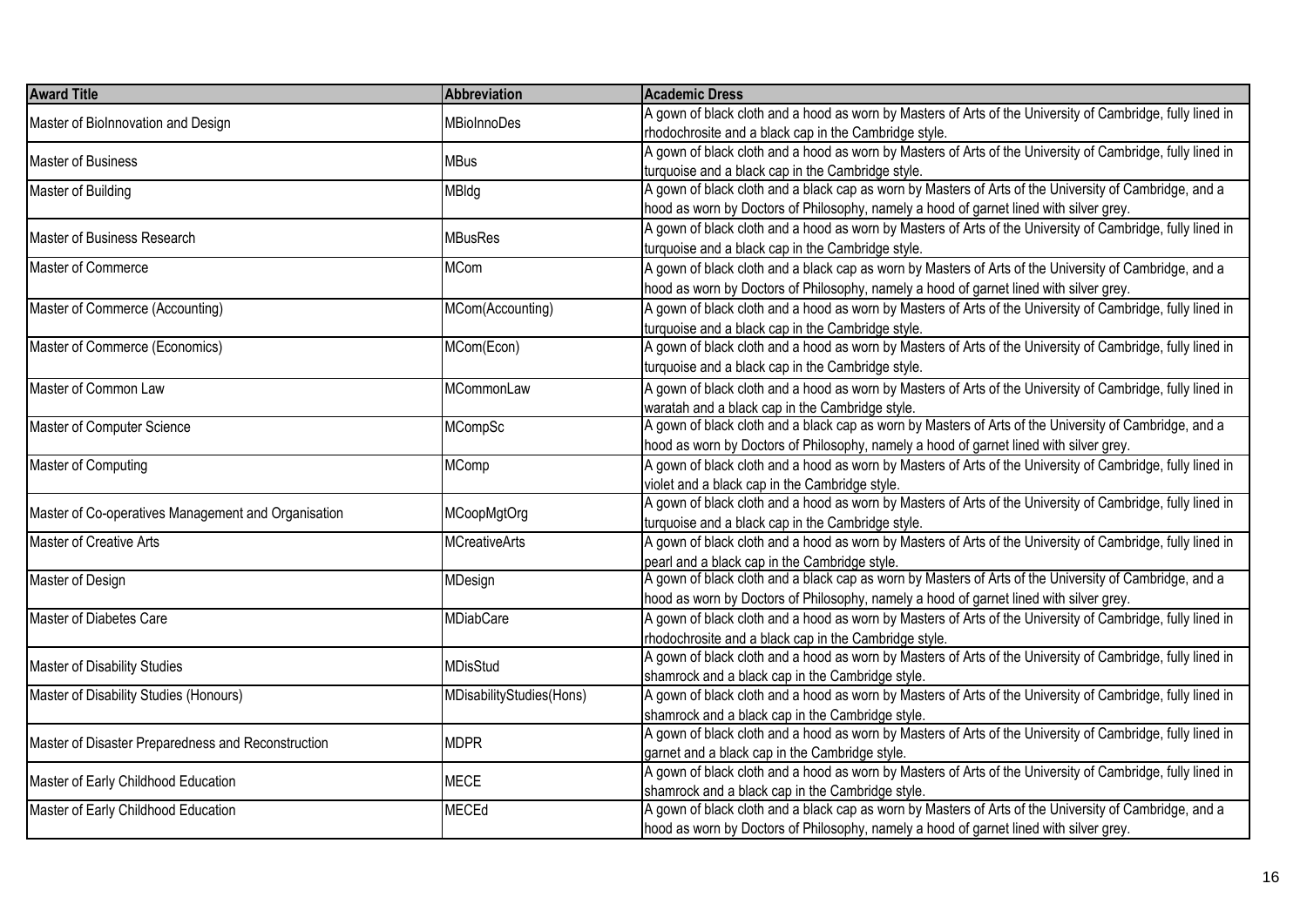| <b>Award Title</b>                                            | Abbreviation                 | <b>Academic Dress</b>                                                                                      |
|---------------------------------------------------------------|------------------------------|------------------------------------------------------------------------------------------------------------|
| Master of Early Childhood Education (Honours)                 | MECEd(Hons)                  | A gown of black cloth and a hood as worn by Masters of Arts of the University of Cambridge, fully lined in |
|                                                               |                              | shamrock and a black cap in the Cambridge style.                                                           |
| Master of Economics                                           | MEcon                        | A gown of black cloth and a black cap as worn by Masters of Arts of the University of Cambridge, and a     |
|                                                               |                              | hood as worn by Doctors of Philosophy, namely a hood of garnet lined with silver grey.                     |
| Master of Education                                           | MEd                          | A gown of black cloth and a hood as worn by Masters of Arts of the University of Cambridge, fully lined in |
|                                                               |                              | shamrock and a black cap in the Cambridge style.                                                           |
| Master of Education                                           | MEd                          | A gown of black cloth and a black cap as worn by Masters of Arts of the University of Cambridge, and a     |
|                                                               |                              | hood as worn by Doctors of Philosophy, namely a hood of garnet lined with silver grey.                     |
|                                                               |                              | A gown of black cloth and a hood as worn by Masters of Arts of the University of Cambridge, fully lined in |
| Master of Educational Studies                                 | <b>MEdStud</b>               | shamrock and a black cap in the Cambridge style.                                                           |
| Master of Educational Studies (Honours)                       | MEdStudies(Hons)             | A gown of black cloth and a hood as worn by Masters of Arts of the University of Cambridge, fully lined in |
|                                                               |                              | shamrock and a black cap in the Cambridge style.                                                           |
| Master of Engineering                                         | MEng                         | A gown of black cloth and a hood as worn by Masters of Arts of the University of Cambridge, fully lined in |
|                                                               |                              | lapis lazuli and a black cap in the Cambridge style.                                                       |
| Master of Engineering (Bulk Solids Handling)                  | MEng(BulkSolidsHandling)     | A gown of black cloth and a hood as worn by Masters of Arts of the University of Cambridge, fully lined in |
|                                                               |                              | lapis lazuli and a black cap in the Cambridge style.                                                       |
| Master of Engineering Practice (Coal Technology)              | MEngPrac(CoalTech)           | A gown of black cloth and a hood as worn by Masters of Arts of the University of Cambridge, fully lined in |
|                                                               |                              | lapis lazuli and a black cap in the Cambridge style.                                                       |
| Master of Engineering Science                                 | MEngSc                       | A gown of black cloth and a hood as worn by Masters of Arts of the University of Cambridge, fully lined in |
|                                                               |                              | lapis lazuli and a black cap in the Cambridge style.                                                       |
| Master of Engineering Science (Control and Signal Processing) | MEngSc(ControlSignalProcess) | A gown of black cloth and a hood as worn by Masters of Arts of the University of Cambridge, fully lined in |
|                                                               |                              | lapis lazuli and a black cap in the Cambridge style.                                                       |
| Master of Entrepreneurship                                    | MEntrepreneurship            | A gown of black cloth and a hood as worn by Masters of Arts of the University of Cambridge, fully lined in |
|                                                               |                              | turquoise and a black cap in the Cambridge style.                                                          |
| Master of Environmental and Business Management               | <b>MEnvBusMgt</b>            | A gown of black cloth and a hood as worn by Masters of Arts of the University of Cambridge, fully lined in |
|                                                               |                              | topaz and a black cap in the Cambridge style.                                                              |
| Master of Environmental Health Epidemiology                   | MEnvHlthEpi                  | A gown of black cloth and a hood as worn by Masters of Arts of the University of Cambridge, fully lined in |
|                                                               |                              | rhodochrosite and a black cap in the Cambridge style.                                                      |
| Master of Environmental Management                            | <b>MEM</b>                   | A gown of black cloth and a hood as worn by Masters of Arts of the University of Cambridge, fully lined in |
|                                                               |                              | topaz and a black cap in the Cambridge style.                                                              |
| Master of Environmental Management (Honours)                  | MEnvMgt(Hons)                | A gown of black cloth and a hood as worn by Masters of Arts of the University of Cambridge, fully lined in |
|                                                               |                              | topaz and a black cap in the Cambridge style.                                                              |
| Master of Environmental Studies                               | <b>MEnvStudies</b>           | A gown of black cloth and a hood as worn by Masters of Arts of the University of Cambridge, fully lined in |
|                                                               |                              | topaz and a black cap in the Cambridge style.                                                              |
| Master of Finance Management and Policy for Health Care       | MFinMgtPolicyHlthCare        | A gown of black cloth and a hood as worn by Masters of Arts of the University of Cambridge, fully lined in |
|                                                               |                              | rhodochrosite and a black cap in the Cambridge style.                                                      |
| Master of Fine Art                                            | <b>MFA</b>                   | A gown of black cloth and a hood as worn by Masters of Arts of the University of Cambridge, fully lined in |
|                                                               |                              | wattle and a black cap in the Cambridge style.                                                             |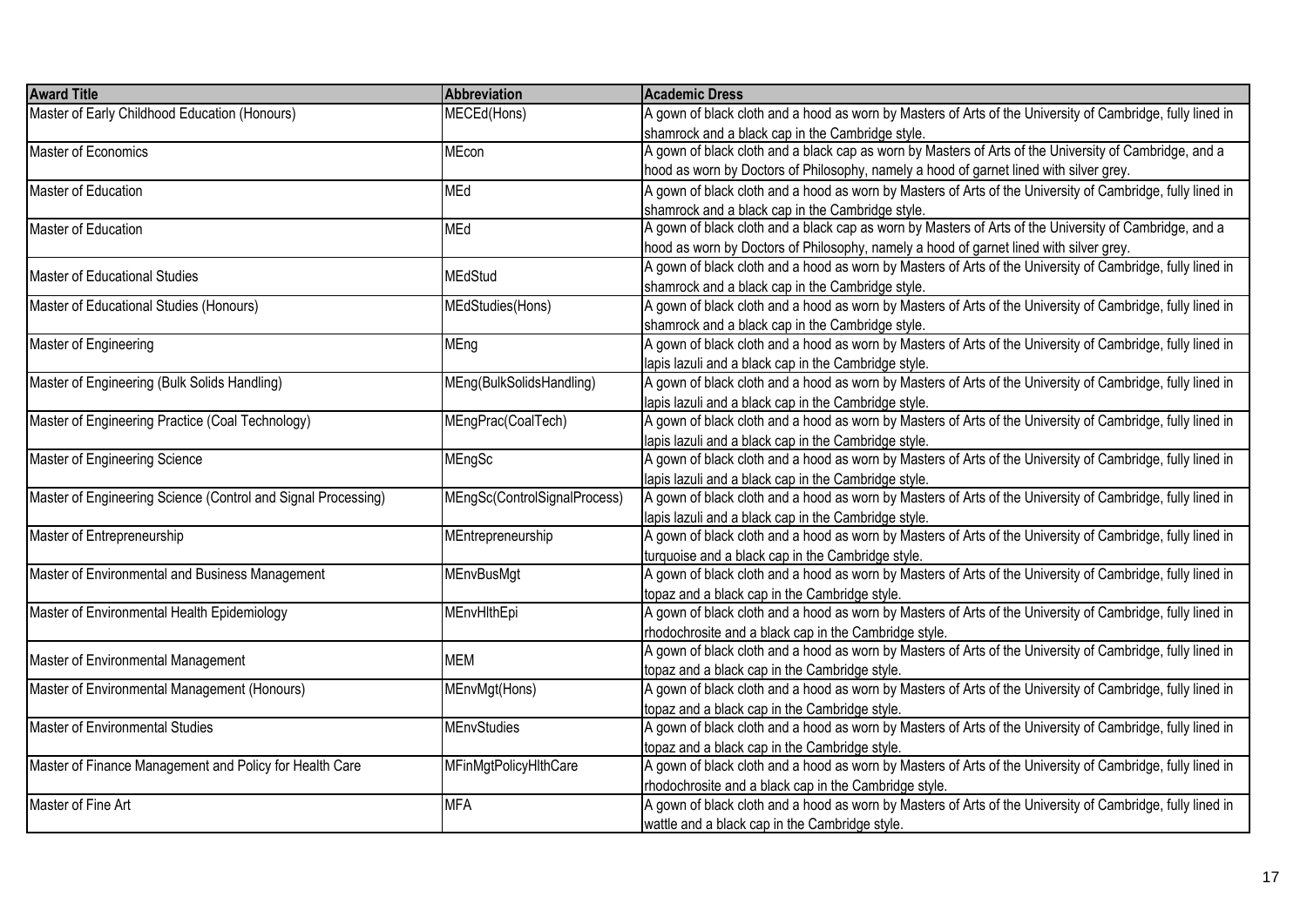| <b>Award Title</b>                                         | Abbreviation        | <b>Academic Dress</b>                                                                                      |
|------------------------------------------------------------|---------------------|------------------------------------------------------------------------------------------------------------|
| Master of Fine Art                                         | <b>MFA</b>          | A gown of black cloth and a black cap as worn by Masters of Arts of the University of Cambridge, and a     |
|                                                            |                     | hood as worn by Doctors of Philosophy, namely a hood of garnet lined with silver grey.                     |
| Master of Food Technology                                  | MFoodTech           | A gown of black cloth and a hood as worn by Masters of Arts of the University of Cambridge, fully lined in |
|                                                            |                     | topaz and a black cap in the Cambridge style.                                                              |
| Master of Genetic Counselling                              | MGeneticCounselling | A gown of black cloth and a hood as worn by Masters of Arts of the University of Cambridge, fully lined in |
|                                                            |                     | rhodochrosite and a black cap in the Cambridge style.                                                      |
| Master of Health Psychology                                | <b>MHIthPsych</b>   | A gown of black cloth and a hood as worn by Masters of Arts of the University of Cambridge, fully lined in |
|                                                            |                     | pearl and a black cap in the Cambridge style.                                                              |
| Master of Health Science (Honours)                         | MHIthSc(Hons)       | A gown of black cloth and a hood as worn by Masters of Arts of the University of Cambridge, fully lined in |
|                                                            |                     | rhodochrosite and a black cap in the Cambridge style.                                                      |
| Master of Health Services Management                       | <b>MHIthServMgt</b> | A gown of black cloth and a hood as worn by Masters of Arts of the University of Cambridge, fully lined in |
|                                                            |                     | rhodochrosite and a black cap in the Cambridge style.                                                      |
| Master of Human Resource Management & Industrial Relations | <b>MHRMgtIR</b>     | A gown of black cloth and a hood as worn by Masters of Arts of the University of Cambridge, fully lined in |
|                                                            |                     | turquoise and a black cap in the Cambridge style.                                                          |
| Master of Industrial Education                             | MIndEd              | A gown of black cloth and a hood as worn by Masters of Arts of the University of Cambridge, fully lined in |
|                                                            |                     | shamrock and a black cap in the Cambridge style.                                                           |
| Master of Information Technology (Advanced)                | MIT(Adv)            | A gown of black cloth and a hood as worn by Masters of Arts of the University of Cambridge, fully lined in |
|                                                            |                     | violet and a black cap in the Cambridge style.                                                             |
| Master of Information Technology (Honours)                 | MIT(Hons)           | A gown of black cloth and a hood as worn by Masters of Arts of the University of Cambridge, fully lined in |
|                                                            |                     | violet and a black cap in the Cambridge style.                                                             |
| Master of Information Technology (Professional)            | MIT(Prof)           | A gown of black cloth and a hood as worn by Masters of Arts of the University of Cambridge, fully lined in |
|                                                            |                     | violet and a black cap in the Cambridge style.                                                             |
| Master of Leadership and Management in Education (Honours) | MLMEd(Hons)         | A gown of black cloth and a hood as worn by Masters of Arts of the University of Cambridge, fully lined in |
|                                                            |                     | shamrock and a black cap in the Cambridge style.                                                           |
| Master of Letters                                          | <b>LLM</b>          | A gown of black cloth and a hood as worn by Masters of Arts of the University of Cambridge, fully lined in |
|                                                            |                     | pearl and a black cap in the Cambridge style.                                                              |
| Master of Management Enterprise                            | <b>MMgtEnt</b>      | A gown of black cloth and a hood as worn by Masters of Arts of the University of Cambridge, fully lined in |
|                                                            |                     | turquoise and a black cap in the Cambridge style.                                                          |
| <b>Master of Mathematics</b>                               | MMath               | A gown of black cloth and a black cap as worn by Masters of Arts of the University of Cambridge, and a     |
|                                                            |                     | hood as worn by Doctors of Philosophy, namely a hood of garnet lined with silver grey.                     |
| Master of Medical Physics                                  | <b>MMedPhys</b>     | A gown of black cloth and a black cap as worn by Masters of Arts of the University of Cambridge, and a     |
|                                                            |                     | hood as worn by Doctors of Philosophy, namely a hood of garnet lined with silver grey.                     |
| Master of Medical Physics                                  | <b>MMedPhys</b>     | A gown of black cloth and a hood as worn by Masters of Arts of the University of Cambridge, fully lined in |
|                                                            |                     | rhodochrosite and a black cap in the Cambridge style.                                                      |
| Master of Medical Radiation Science (Mammography)          | MMRS(Mammography)   | A gown of black cloth and a hood as worn by Masters of Arts of the University of Cambridge, fully lined in |
|                                                            |                     | rhodochrosite and a black cap in the Cambridge style.                                                      |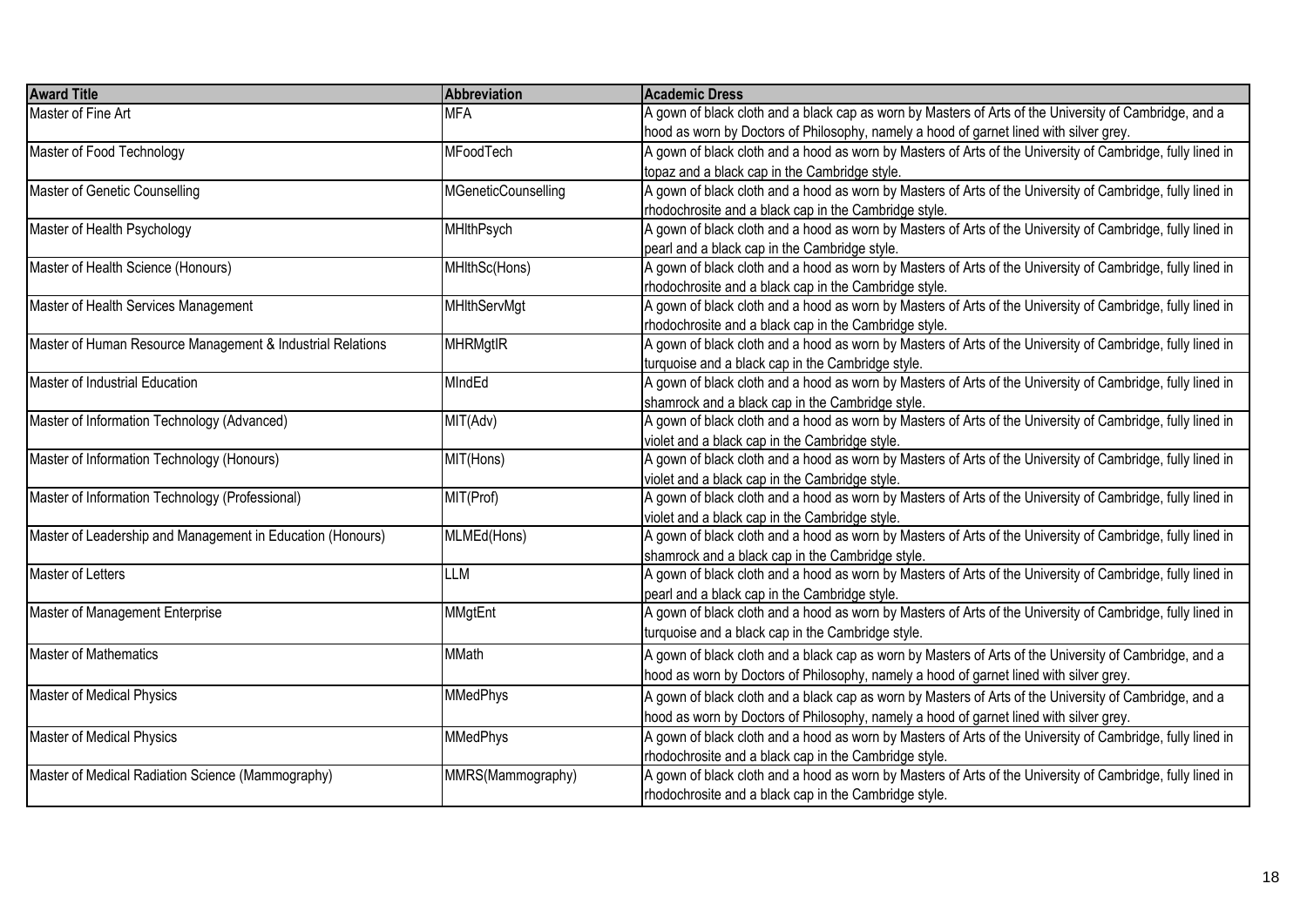| <b>Award Title</b>                                     | Abbreviation        | <b>Academic Dress</b>                                                                                      |
|--------------------------------------------------------|---------------------|------------------------------------------------------------------------------------------------------------|
| Master of Medical Radiation Science (Nuclear Medicine) | MMRS(NM)            | A gown of black cloth and a hood as worn by Masters of Arts of the University of Cambridge, fully lined in |
|                                                        |                     | rhodochrosite and a black cap in the Cambridge style.                                                      |
| Master of Medical Science                              | MMedSc              | A gown of black cloth and a hood as worn by Masters of Arts of the University of Cambridge, fully lined in |
|                                                        |                     | rhodochrosite and a black cap in the Cambridge style.                                                      |
| Master of Medical Science                              | <b>MMedSc</b>       | A gown of black cloth and a black cap as worn by Masters of Arts of the University of Cambridge, and a     |
|                                                        |                     | hood as worn by Doctors of Philosophy, namely a hood of garnet lined with silver grey.                     |
| Master of Medical Science (Clinical Epidemiology)      | MMedSc(ClinEpi)     | A gown of black cloth and a hood as worn by Masters of Arts of the University of Cambridge, fully lined in |
|                                                        |                     | rhodochrosite and a black cap in the Cambridge style.                                                      |
| Master of Medical Science (Epidemiology)               | MMedSc(Epi)         | A gown of black cloth and a hood as worn by Masters of Arts of the University of Cambridge, fully lined in |
|                                                        |                     | rhodochrosite and a black cap in the Cambridge style.                                                      |
| Master of Medical Science (Experimental Pharmacology)  | MMedSc(ExpPharm)    | A gown of black cloth and a hood as worn by Masters of Arts of the University of Cambridge, fully lined in |
|                                                        |                     | rhodochrosite and a black cap in the Cambridge style.                                                      |
| Master of Medical Science (Health Promotion)           | MMedSc(HlthPromo)   | A gown of black cloth and a hood as worn by Masters of Arts of the University of Cambridge, fully lined in |
|                                                        |                     | rhodochrosite and a black cap in the Cambridge style.                                                      |
| Master of Medical Science (Health Social Science)      | MMedSc(HlthSocSc)   | A gown of black cloth and a hood as worn by Masters of Arts of the University of Cambridge, fully lined in |
|                                                        |                     | rhodochrosite and a black cap in the Cambridge style.                                                      |
| Master of Medical Science (Oral Health)                | MMedSc(OralHlth)    | A gown of black cloth and a hood as worn by Masters of Arts of the University of Cambridge, fully lined in |
|                                                        |                     | rhodochrosite and a black cap in the Cambridge style.                                                      |
| Master of Medical Science (Pharmacy)                   | MMedSc(Pharm)       | A gown of black cloth and a hood as worn by Masters of Arts of the University of Cambridge, fully lined in |
|                                                        |                     | rhodochrosite and a black cap in the Cambridge style.                                                      |
|                                                        |                     | A gown of black cloth and a hood as worn by Masters of Arts of the University of Cambridge, fully lined in |
| Master of Mental Health Nursing (Nurse Practitioner)   | MMHN(NursPrac)      | international orange and a black cap in the Cambridge style.                                               |
| Master of Mineral and Energy Economics                 | MMineralEnergyEcon  | A gown of black cloth and a hood as worn by Masters of Arts of the University of Cambridge, fully lined in |
|                                                        |                     | turquoise and a black cap in the Cambridge style.                                                          |
| Master of Multimedia                                   | <b>Mmult</b>        | A gown of black cloth and a hood as worn by Masters of Arts of the University of Cambridge, fully lined in |
|                                                        |                     | wattle and a black cap in the Cambridge style.                                                             |
| Master of Music                                        | <b>MMus</b>         | A gown of black cloth and a hood as worn by Masters of Arts of the University of Cambridge, fully lined in |
|                                                        |                     | lilac and a black cap in the Cambridge style.                                                              |
| Master of Music Technology                             | <b>MMusTech</b>     | A gown of black cloth and a hood as worn by Masters of Arts of the University of Cambridge, fully lined in |
|                                                        |                     | lilac and a black cap in the Cambridge style.                                                              |
| Master of Nurse Practitioner (Mental Health)           | MNursPrac(MHN)      | A gown of black cloth and a hood as worn by Masters of Arts of the University of Cambridge, fully lined in |
|                                                        |                     | international orange and a black cap in the Cambridge style.                                               |
| Master of Nursing                                      | <b>MNurs</b>        | A gown of black cloth and a black cap as worn by Masters of Arts of the University of Cambridge, and a     |
|                                                        |                     | hood as worn by Doctors of Philosophy, namely a hood of garnet lined with silver grey.                     |
| <b>Master of Nursing Studies</b>                       | <b>MNursStudies</b> | A gown of black cloth and a hood as worn by Masters of Arts of the University of Cambridge, fully lined in |
|                                                        |                     | international orange and a black cap in the Cambridge style.                                               |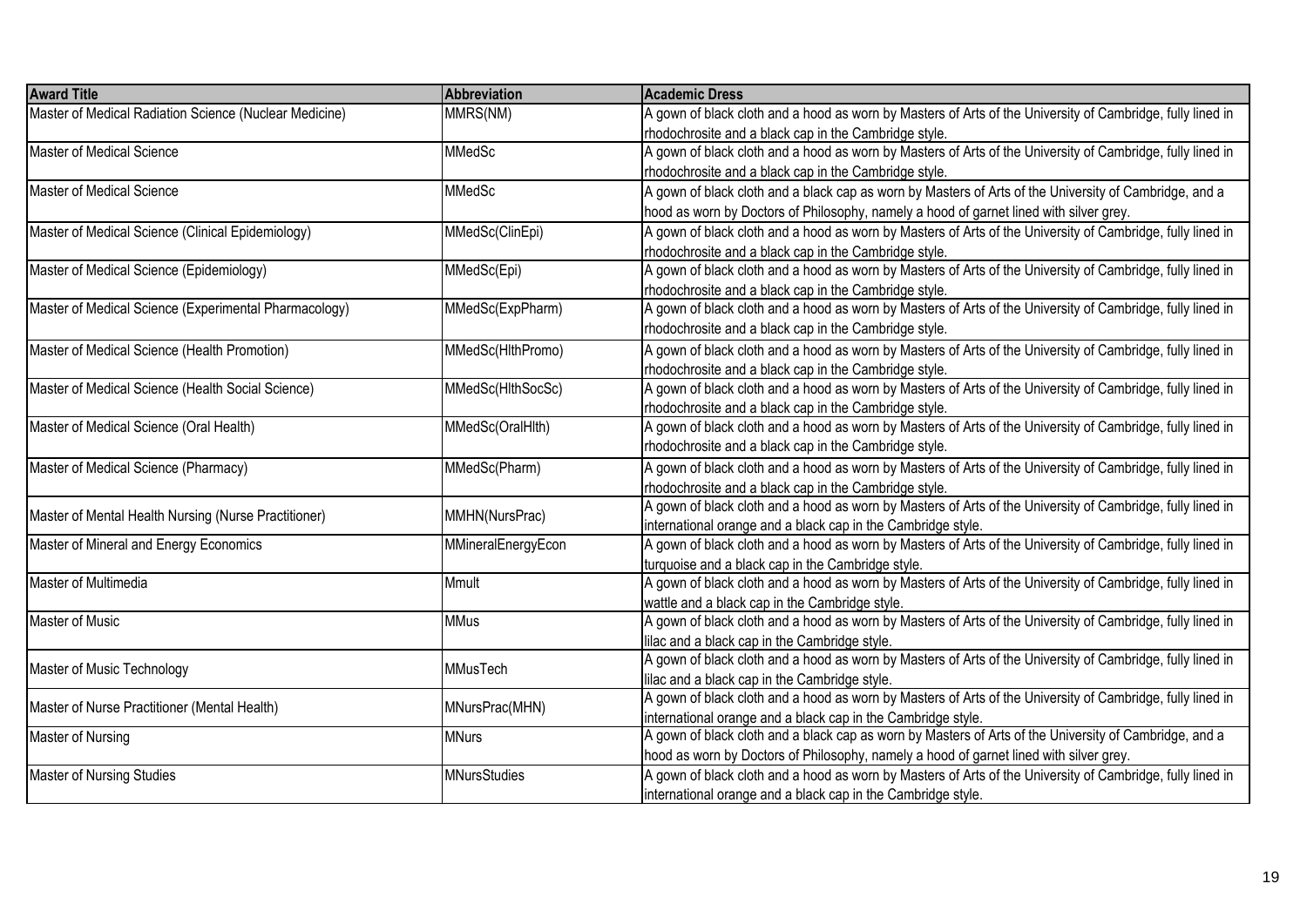| <b>Award Title</b>                                 | Abbreviation      | <b>Academic Dress</b>                                                                                      |
|----------------------------------------------------|-------------------|------------------------------------------------------------------------------------------------------------|
| Master of Nursing (Nurse Practitioner)             | MNurs(NursPrac)   | A gown of black cloth and a hood as worn by Masters of Arts of the University of Cambridge, fully lined in |
|                                                    |                   | international orange and a black cap in the Cambridge style.                                               |
| Master of Occupational Health and Safety           | <b>MOHS</b>       | A gown of black cloth and a hood as worn by Masters of Arts of the University of Cambridge, fully lined in |
|                                                    |                   | rhodochrosite and a black cap in the Cambridge style.                                                      |
| Master of Occupational Health and Safety (Honours) | MOHS(Hons)        | A gown of black cloth and a hood as worn by Masters of Arts of the University of Cambridge, fully lined in |
|                                                    |                   | rhodochrosite and a black cap in the Cambridge style.                                                      |
| Master of Pain Medicine                            | <b>MPainMed</b>   | A gown of black cloth and a hood as worn by Masters of Arts of the University of Cambridge, fully lined in |
|                                                    |                   | rhodochrosite and a black cap in the Cambridge style.                                                      |
| Master of Pharmacy                                 | MPharm            | A gown of black cloth and a hood as worn by Masters of Arts of the University of Cambridge, fully lined in |
|                                                    |                   | rhodochrosite and a black cap in the Cambridge style.                                                      |
| Master of Professional Economics                   | <b>MPEc</b>       | A gown of black cloth and hood as worn by Masters of Arts of the University of Cambridge, fully lined in   |
|                                                    |                   | turqoise and a black cap in the Cambridge style.                                                           |
|                                                    |                   | A gown of black cloth and a hood as worn by Masters of Arts of the University of Cambridge, fully lined in |
| Master of Professional Engineering (Mechatronics)  | MPEng(Mecha)      | lapis lazuli and a black cap in the Cambridge style.                                                       |
|                                                    |                   | A gown of black cloth and a hood as worn by Masters of Arts of the University of Cambridge, fully lined in |
| Master of Professional Engineering (Software)      | MPEng(Software)   | lapis lazuli and a black cap in the Cambridge style.                                                       |
|                                                    |                   | A gown of black cloth and a hood as worn by Masters of Arts of the University of Cambridge, fully lined in |
| Master of Property                                 | <b>MProp</b>      | garnet and a black cap in the Cambridge style.                                                             |
| Master of Psychology (Clinical)                    | MPsych(Clin)      | A gown of black cloth and a hood as worn by Masters of Arts of the University of Cambridge, fully lined in |
|                                                    |                   | pearl and a black cap in the Cambridge style.                                                              |
| Master of Psychology (Clinical)                    | MPsych(Clin)      | A gown of black cloth and a black cap as worn by Masters of Arts of the University of Cambridge, and a     |
|                                                    |                   | hood as worn by Doctors of Philosophy, namely a hood of garnet lined with silver grey.                     |
| Master of Psychology (Educational)                 | MPsych            | A gown of black cloth and a black cap as worn by Masters of Arts of the University of Cambridge, and a     |
|                                                    |                   | hood as worn by Doctors of Philosophy, namely a hood of garnet lined with silver grey.                     |
| Master of Quality Improvement in Health Care       | MQImpHlthCare     | A gown of black cloth and a hood as worn by Masters of Arts of the University of Cambridge, fully lined in |
|                                                    |                   | rhodochrosite and a black cap in the Cambridge style.                                                      |
| Master of Science                                  | <b>MSc</b>        | A gown of black cloth and a hood as worn by Masters of Arts of the University of Cambridge, fully lined in |
|                                                    |                   | topaz and a black cap in the Cambridge style.                                                              |
| Master of Science                                  | <b>MSc</b>        | A gown of black cloth and a black cap as worn by Masters of Arts of the University of Cambridge, and a     |
|                                                    |                   | hood as worn by Doctors of Philosophy, namely a hood of garnet lined with silver grey.                     |
| Master of Science Management                       | <b>MScMgt</b>     | A gown of black cloth and a hood as worn by Masters of Arts of the University of Cambridge, fully lined in |
|                                                    |                   | topaz and a black cap in the Cambridge style.                                                              |
| Master of Science Management (Honours)             | MScMgt(Hons)      | A gown of black cloth and a hood as worn by Masters of Arts of the University of Cambridge, fully lined in |
|                                                    |                   | topaz and a black cap in the Cambridge style.                                                              |
| <b>Master of Scientific Studies</b>                | <b>MScStudies</b> | A gown of black cloth and a hood as worn by Masters of Arts of the University of Cambridge, fully lined in |
|                                                    |                   | topaz and a black cap in the Cambridge style.                                                              |
| Master of Social Change and Development            | <b>MSCD</b>       | A gown of black cloth and a black cap as worn by Masters of Arts of the University of Cambridge, and a     |
|                                                    |                   | hood as worn by Doctors of Philosophy, namely a hood of garnet lined with silver grey.                     |